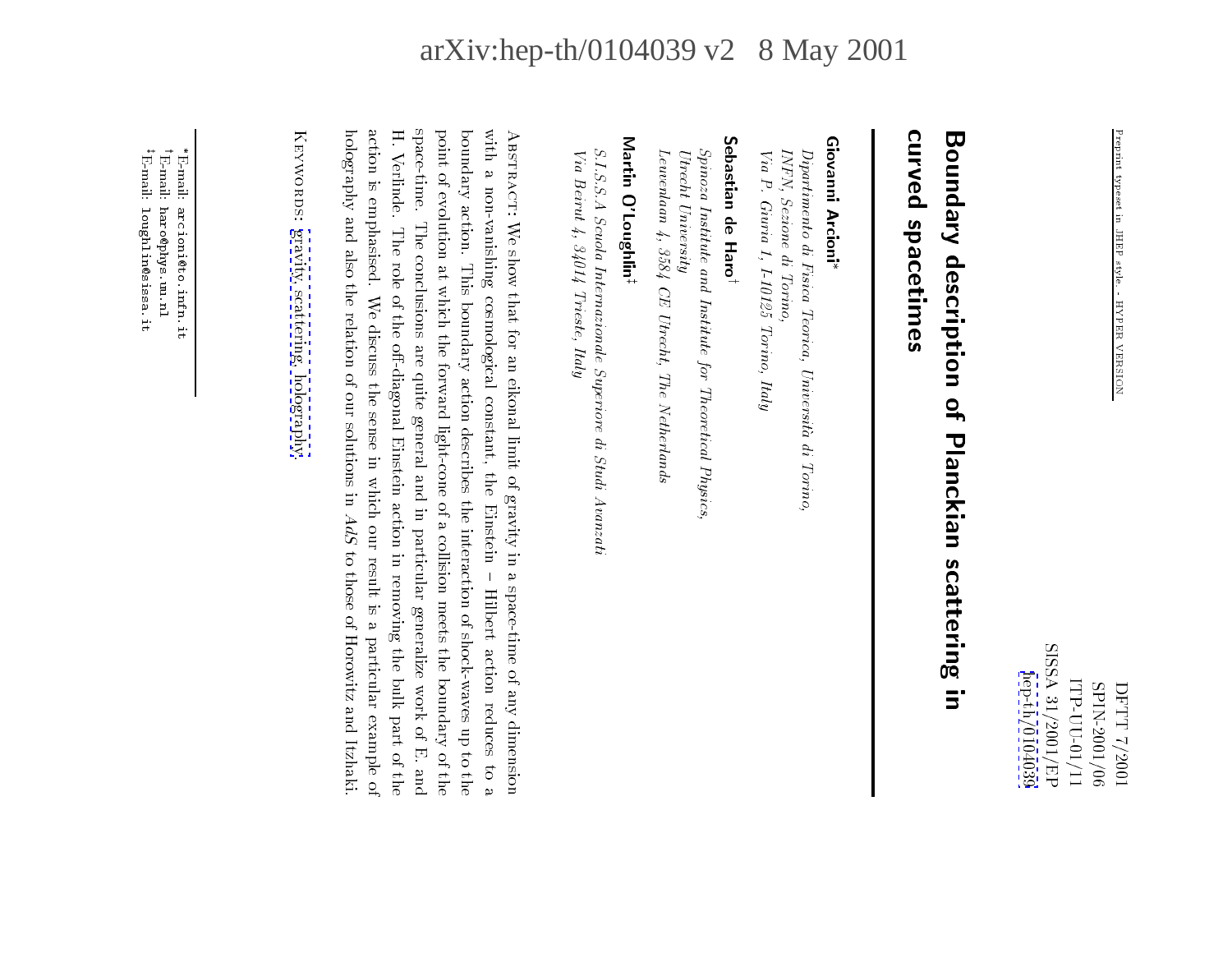### 1. Introduction

Although one could claim that high-energy scattering in gravity should be treated in string theory the philosophy adopted in this article, based on the holographic principle is that such collisions should be treatable in the context of quantum gravity. The holographic principle is taken to be the guiding feature behind quantum gravity, rather than the string principle. As such it implies a reduction in the true number of quantum gravity degrees of freedom in line with the counting of degrees of freedom in string theory. Thus implementing correctly the holographic principle [\[2, 3, 4](#page-26-0), [5\]](#page-26-0) in quantum gravity should result in a softening of amplitudes akin to that which occurs in string theory. From hereon all discussions will take place in the context of gravity using the Einstein – Hilbert action including cosmological constant apart from some string-theory related comments in the final sections.

The role of high energy scattering has been emphasized by 't Hooft in the context of the black hole evaporation process. As is well known, the appearance of Hawking radiation can be attributed to the enormous red-shift of outgoing wave packets when propagated back to the region close to the horizon. Quantum gravitational effects are therefore expected to play a fundamental role and their inclusion is expected to restore the unitarity of the Hawking radiation. According to the picture of 't Hooft these gravitational interactions close to the horizon can be effectively described by shock wave configurations associated to the boosted particles. They have non-trivial backreaction effects, bringing about a shift in the geodesics of the outgoing particles and in the position of the horizon. These correlations should in principle reduce the enormous degeneracy of states at the horizon of the black hole that one naively calculates using quantum field theory in the curved space-time of the near-horizon geometry. In this picture the horizon of the black hole becomes a sort of 
uctuacting membrane due to incoming and outgoing particles and information of the bulk spacetime is projected holographically onto this surface.

In view of these developments it seems interesting to search for a more concrete relation between the general arguments of 't Hooft and Susskind and the AdS/CFT construction. In this paper we discuss in general the eikonal limit of scattering in curved space-times and find that under certain rather general assumptions about the relevant classical backgrounds, the dynamics of gravity are described by a theory that lives only on the boundary of the space-time. We also find that, from the bulk point of view, some of the classical solutions of this boundary theory describe shock-waves moving from the boundary to the bulk in Einstein spaces. On the way to finding classical backgrounds for our quantum theory and checking the classical limit of the theory we need the general solution of a two-dimensional gravity model analysed in [[6](#page-26-0)]. Our solutions include the shock-wave solution constructed by Horowitz and Itzhaki [\[7\]](#page-26-0) and this will be discussed in some detail in section 7.

Before proceeding, let us add that even if among our back-ground solutions we find black holes, in the eikonal regime one does not strictly expect black hole formation to appear. To describe the creation of small black holes one has to increase the energy transferred during the collisions. In other words, one has to go beyond the eikonal approximation. Black hole formation is an interesting issue which has been considered in a simplified  $2+1$ -dimensional set-up in [[8](#page-26-0)]. Important related discussions in the context of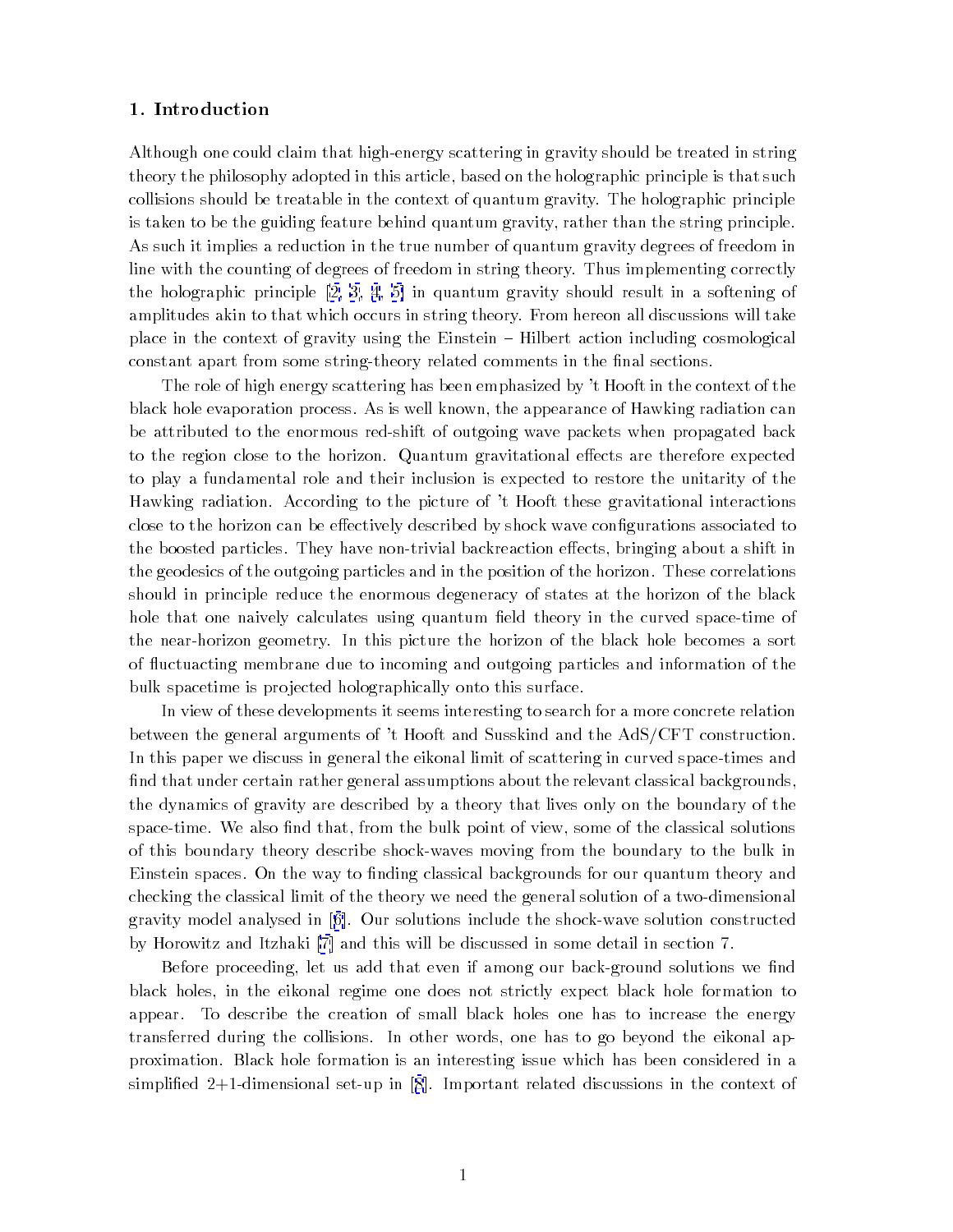the AdS/CFT correspondence and string theory can be found in [\[9, 10](#page-26-0)].

This paper is organised as follows. In section 2 we will describe the setup in which our analysis takes place in particular reviewing the basic idea of [[1](#page-26-0)] in which a rescaling is made of the Einstein  $-$  Hilbert action thus separating it into three pieces each scaling differently in the eikonal limit. In section 3 we discuss the solutions to the classical part of this action in various regimes. In section 4 we introduce shock-wave congurations and then in section 5 we show how the off-diagonal part of the Einstein equations will be implemented. In section 6 we discuss the derivation and details of the resulting boundary action and in section 7 we show how our analysis is related to and extends the construction of Horowitz and Itzhaki [\[7\]](#page-26-0). Finally in section 8 we make some comments on our results and some other concluding remarks.

### 2. The setup

We consider high-energy scattering in spacetimes with a non vanishing cosmological constant  $\Lambda$ . Our basic construction is a direct generalization of that used in [\[1, 11\]](#page-26-0) and thus we will consider an almost forward situation. One introduces two metals, with  $\alpha$  and  $\alpha$   $\pm$  . the former is the typical longitudinal wavelength of the particles while the latter represents the impact parameter. Due to the presence of the cosmological constant we also have an additional scale  $\ell$  – the radius of curvature  $\Lambda \sim \frac{1}{\ell^2}$ . For high-energy forward scattering  $\ell_{||}$  is typically of the order of the Planck length  $\ell_{\text{Pl}}, \ell_{\perp} \gg \ell_{||}.$  This set of length scales characterizes the eikonal limit of the scattering process which for gravity is a linearized regime. We will also deal with two different cases according to large or small values of the cosmological constant present in the problem. In general we then find that for  $\ell_{\perp}$  small on the cosmological scale the scattering takes place in the locally 
at space-time. On the other hand for impact parameters that are large on the cosmological scale, there are significant changes in the scattering process due to the curvature. The final result is conceptually the same however as we find that for shock-wave scattering the process can always be described by a lagrangian on the boundary at infinity of the space-time.

Our general strategy will be to choose dimensionless coordinates by extracting the natural length scale in the corresponding directions and therefore we will consider the Einstein { Hilbert action plus a non-vanishing cosmological constant and exterior curvature  $\kappa,$ 

$$
S = \frac{1}{\ell_{\text{Pl}}^{d-2}} \left[ \int_M \mathrm{d}^d x \sqrt{-G} \left( R - 2\Lambda \right) \right] + \frac{1}{\ell_{\text{Pl}}^{(d-2)}} \int_{\partial M} \kappa,\tag{2.1}
$$

making a rescaling in the longitudinal  $x^{\sim}$  and transverse coordinates  $y^{\sim}$  according to the respective scales. Under a rescaling of the metric, the action rescales as

$$
\epsilon^{d-4} S_E = \left(\frac{S_0}{\epsilon^2} + \frac{S_1}{\epsilon} + S_2\right) \tag{2.2}
$$

where  $\epsilon = \ell_{\text{Pl}}/\ell_{\perp} \sim \ell_{\parallel}/\ell_{\perp}$  is a very small dimensionless parameter.  $S_2 = S_{\parallel}$  therefore is the strongly coupled part of the action while  $S_0 = S_{\perp}$  is the weakly coupled part. The former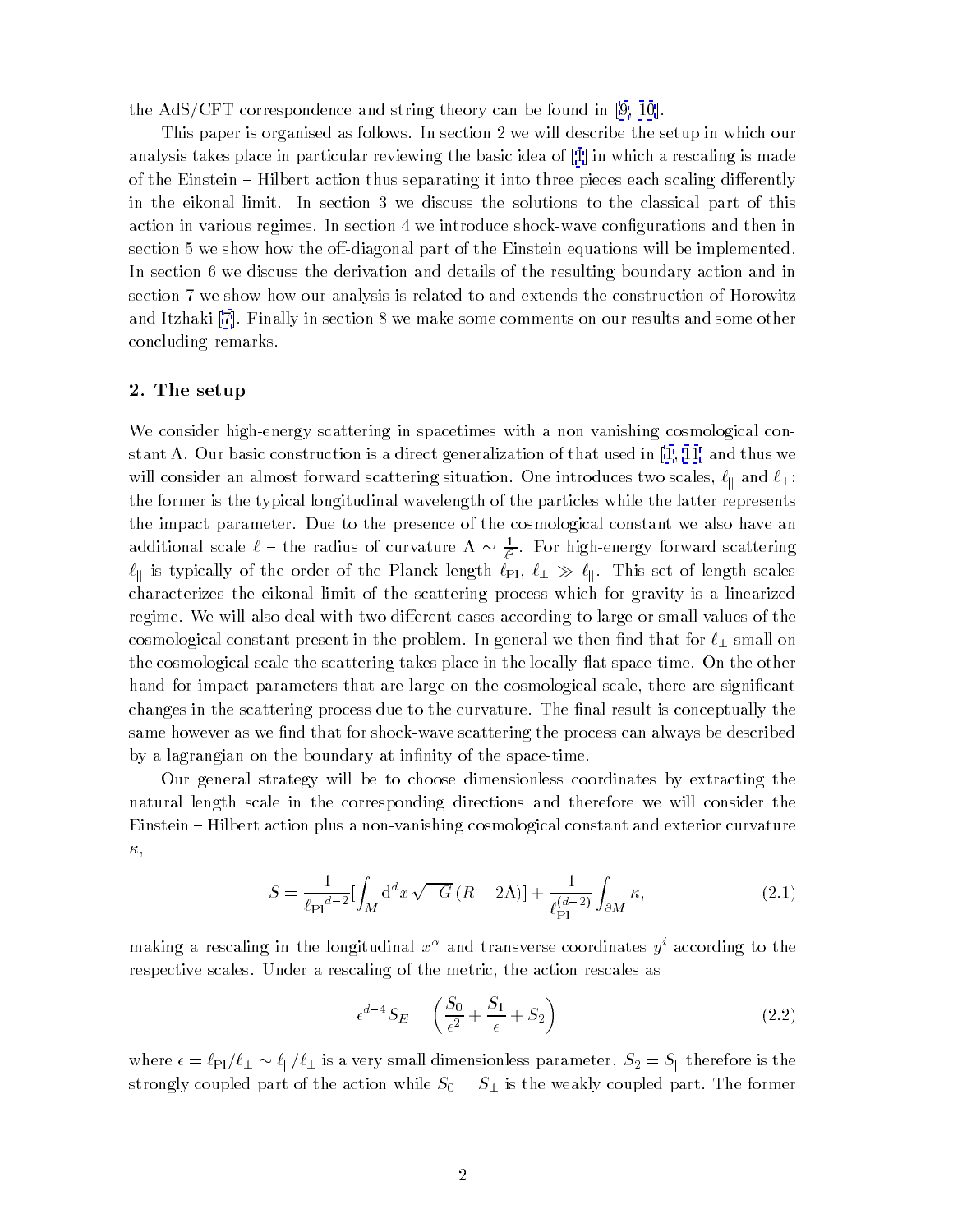is non pertubative while the latter is essentially classical. The role of  $S_1$  will be discussed in the following but as is clear it also contributes to the classical part of the action in the limit of small  $\epsilon$ . Under the above rescaling the cosmological term scales as  $\frac{\ell_1}{\epsilon^{d-4}}$  and thus becomes part of the classical  $S_{\perp}$  or the "quantum"  $S_{\parallel}$  depending on the size of  $\ell_{\perp}$ in comparison to the cosmological scale,  $\ell$ . We will consider both the case in which the cosmological constant is added to the classical part of the action  $-$  the "strongly curved regime" or the regime of large impact parameter – and the case when the cosmological constant is included in the strongly coupled part of the action  $-$  the "flat regime" or regime of small impact parameter.

### 2.1 Scaling and small fluctuations

We will actually consider a metric that at leading order is block diagonal  $-$  the blocks corresponding to the plane of the scattering and the plane transverse to the scattering. We will consider a rescaling of the metric (equivalent but more convenient than that of the coordinates discussed above) such that

$$
G_{\mu\nu} = \begin{pmatrix} g_{\alpha\beta} & h_{\alpha i} \\ h_{i\alpha} & h_{ij} \end{pmatrix} \rightarrow \begin{pmatrix} \ell_{\parallel}^2 g_{\alpha\beta} & \ell_{\parallel} \ell_{\perp} & h_{\alpha i} \\ \ell_{\parallel} \ell_{\perp} & h_{i\alpha} & \ell_{\perp}^2 & h_{ij} \end{pmatrix}.
$$
 (2.3)

Greek indices  $\mu, \nu, \ldots$  refer to all space-time coordinates whilst the indices  $\alpha, \beta, \ldots$  refer only to the two-coordinates of the longitudinal scattering plane and the latin indices  $i, j, \ldots$ refer to the directions transverse to the scattering plane. In addition to this rescaling of the energy scales, we will also make the assumption that the off-diagonal blocks of the metric are small. In the end then we will be making a double expansion of the action, in  $\epsilon$  and in  $h_{i\alpha}$ .

In the limit that  $\epsilon \to 0$  the leading terms in the action become classical and thus we need to derive and examine first the equations of motion arising from  $S_0$  and  $S_1$  given our choice of metric.  $S_0$  always becomes a covariant  $1+1$  dimensional action and has no terms linear in the small off-diagonal part of the metric  $h_{i\alpha}$ .  $S_1$  starts at linear order in  $h_{i\alpha}$  and the equation of motion here comes from the variation with respect to hi imposing the vanishing of the off-diagonal block of the Ricci tensor  $R_{i\alpha}$ . The remaining part  $S_2$  of the action is the most interesting part as it is not removed in our limit and basically describes the dynamics of the eikonal limit of scattering at high-energy and large impact parameter. We will find that this action contains no bulk degrees of freedom and thus reduces to a boundary term. The details of the scaling of the curvature components are in Appendix A. Taking into account the fact that  $q^{\sim}$  scales as  $\epsilon$  - relative to the scaling of  $q^{\sim}$ , the order  $\epsilon$  = term in the action has contributions from  $R_{\alpha\beta}$  at order  $\epsilon$  and from  $R_{ij}$  at order  $\epsilon$  =; the subleading order at  $\epsilon$  – in the action comes solely from the leading term in  $R_{i\alpha}$ ; while the final term at order  $\epsilon^*$  has contributions from the remaining lowest order terms in  $K_{\alpha\beta}$ and Rij . The resulting double expansion in . The resulting  $\alpha$ 

$$
\epsilon^{d-4} S = \frac{1}{\epsilon^2} \int_{\mathcal{M}} \sqrt{-gh} \left( R_g + \frac{1}{4} (h^{ik} h^{lm} - h^{il} h^{km}) \partial_{\alpha} h_{ik} \partial_{\beta} h_{lm} g^{\alpha \beta} \right) - \frac{2}{\epsilon} \int_{\mathcal{M}} \sqrt{-gh} h^{i\alpha} R_{i\alpha}
$$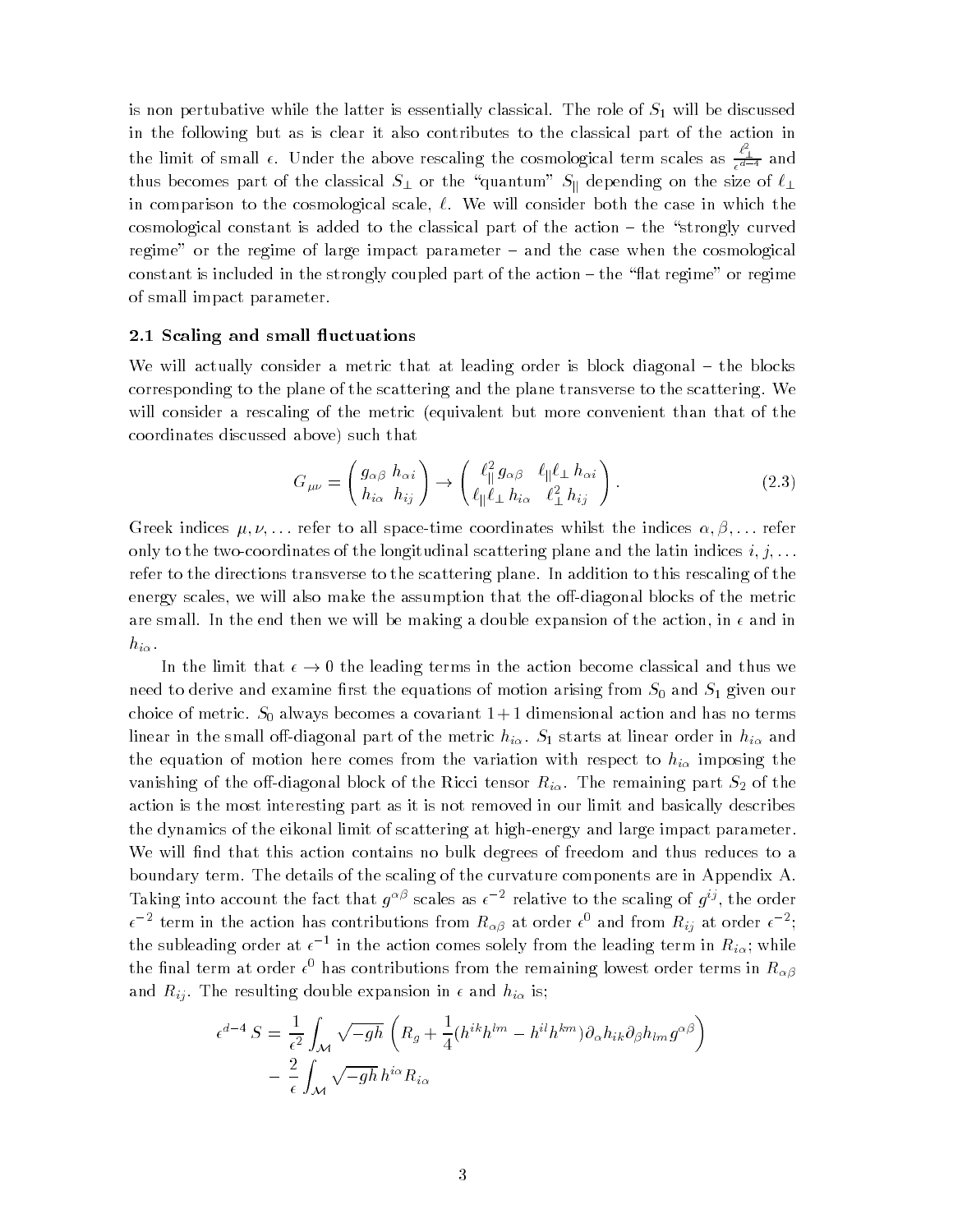$$
+\int_{\mathcal{M}}\sqrt{-gh}\left(R_h+\frac{1}{4}(g^{\alpha\beta}g^{\gamma\delta}-g^{\alpha\gamma}g^{\beta\delta})\partial_ig_{\alpha\beta}\partial_jg_{\gamma\delta}h^{ij}\right) +\int_{\partial\mathcal{M}}\kappa-2\ell_{\perp}^2\int_{\mathcal{M}}\sqrt{-gh}\,\Lambda
$$
\n(2.4)

Considering a path integral for this action we see that the first two terms become classical as  $\epsilon \to 0$ . The cosmological constant can be moved to different orders of  $\epsilon$  depending on it's scaling with  $\ell_{\rm II}$  or with  $\ell_{\rm \perp}$ . Physically the mobility of the cosmological constant corresponds to the relationship between the scale of curvature of the space-time and the impact parameter of the scattering process under consideration. In the regime for which the curvature of the space-time does not really enter into the dicussion we find that the analysis is similar to that in flat space, though with corrections to the boundary action coming from the cosmological constant. In the other regime for which the impact parameter is larger than the radius of curvature, the space-time in the plane of scattering is curved and the analysis more subtle. The result again is that the scattering process can be described by a now non-quadratic lagrangian that lives on the boundary of the space-time.

The contribution of the exterior curvature will follow the usual construction of the Einstein – Hilbert action. It will split under rescaling to give contributions to the boundary in such a way that these boundary terms have their usual effect. That is, at the leading "classical" orders they will simply cancel boundary terms that come from integrating by parts when varying the action to get the equations of motion. The rescaling of the coordinates acts on the exterior curvature part of the action in such a way that it only contributes to the action at order  $\epsilon^{-2}$  and  $\epsilon^{-1}$  and thus will not provide any addition to our inial boundary action which is at order  $\epsilon$  . The details of the scaling of the exterior curvature part of the action is given in Appendix A.

The general setup that is obtained via this rescaling of the action by the factor  $\epsilon$  (which depends on the energy scales of the problem) is one in which we have an energy dependent action. This means that we are not considering a high energy process in a theory that is already defined, but rather we are using the high energy "eikonal" limit to define for us a new action that (hopefully) isolates the degrees of freedom that are important for the problem at hand. In particular, as we will see from the classical solutions that come from the small  $\epsilon$  limit, the space-time splits into a  $2 + (d - 2)$  configuration in which the two parts are coupled only through the constraint that the off-diagonal part of the curvature vanish. The interaction between the two parts of the space-time - that transversal and that longitudinal field by Ri  $\mathcal{L} = 0.01$  and  $\mathcal{L} = 0.01$  and cosmological cosmological cosmological cosmological cosmological cosmological cosmological cosmological cosmological cosmological cosmological cosmologic constant although one may be tempted to interpret this as a limit of small AdSd it small  $\mu$  is not as a limit It is more simply a case in which the separation of the shock-waves in the transverse part of the space-time is large, and the size of the  $AdS_2$  in the longitudinal space corresponds to a large curvature. However this is not obviously the same as a scattering in say the context of string theory in an AdSd with large curvature, theory in an AdSd with it does retain some of the th important features.

In the next three sections we will discuss in turn each order in  $\epsilon$  of this rescaled action.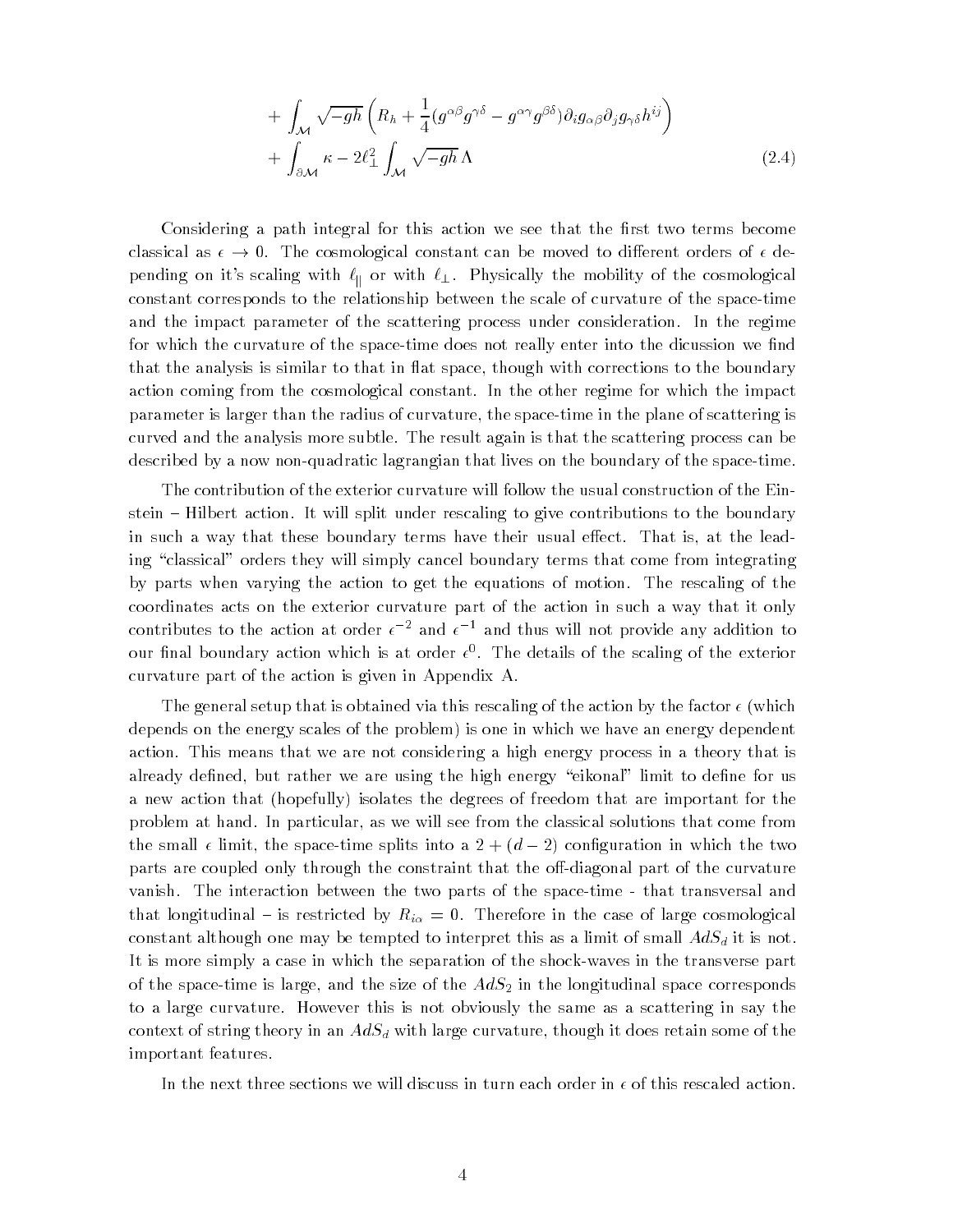### <span id="page-5-0"></span>3. The solutions

The geometry in the longitudinal plane of the scattering is determined by the saddle point of  $S<sub>0</sub>$ . To find the general solution we have to generalize the class of vacuum configurations allowing among the various possibilities the presence of the cosmological constant. We then need to assume that in general the transverse metric depends on the longitudinal coordinates through a warp factor

$$
h_{ij}(x^{\mu}) = e^{\chi(x,y)} \tilde{h}_{ij}(y). \tag{3.1}
$$

On the right hand side of this expression  $x$  refers to the coordinates  $x^{\sim}, x^{\sim}, \ldots$  of the scattering plane while  $y$  refers to the transverse coordinates  $y^*, y^*, \ldots$  . Inis ansatz can also be used to study radial scattering situations provided one chooses a time and a radial coordinate in the longitudinal directions. We will find the classical solutions by substituting this ansatz into the action. One could equivalently write down the general equations for the classical action and then of course substitute this ansatz to find the specific solutions. We will treat the  $d = 3$  case separately due to various inconvenient factors of  $(d-3)$  in the following general analysis.

$$
S_0 = S_{\perp} = \int_M \sqrt{-g\tilde{h}} \, e^{\frac{(d-2)\chi}{2}} \left( R[g] - 2\Lambda - \frac{(d-2)(d-3)}{4} g^{\alpha\beta} \partial_\alpha \chi \partial_\beta \chi \right) \tag{3.2}
$$

Making the following field redefinition

$$
\phi(x,y) = \left(\frac{d-3}{2(d-2)}\right)^{1/2} \exp\left(\left(\frac{d-2}{4}\right)\chi(x,y)\right) \tag{3.3}
$$

one gets

$$
S_{\perp} = -8 \int_{M} \sqrt{-g\tilde{h}} \left( g^{\alpha\beta} \partial_{\alpha}\phi \partial_{\beta}\phi - \frac{(d-2)}{4(d-3)} \phi^{2} (R[g] - 2\Lambda) \right). \tag{3.4}
$$

The eikonal limit restricts us to consider the extrema of (3.4). It is interesting to note that with the assumption (3.1) the problem is reduced to a general two-dimensional gravity plus scalar field as studied in  $[6]$ . More properly, since the transverse fluctuations are suppressed in the leading order (in  $h_{i\alpha}$ ) term of the weakly coupled action, its explicit expression will not contain, as shown by the scaling arguments, transverse derivatives. Therefore the action still depends on all four coordinates but the dependence on the transverse directions is only parametric. The equations of motion for the metric and the scalar field  $\phi$  are:

$$
\partial_{\alpha}\phi\partial_{\beta}\phi - \frac{1}{2}g_{\alpha\beta}g^{\gamma\delta}\partial_{\gamma}\phi\partial_{\delta}\phi = \frac{(d-2)}{4(d-3)}(\Lambda g_{\alpha\beta}\phi^2 + (g_{\alpha\beta}\Box - \nabla_{\alpha}\nabla_{\beta})\phi^2)
$$
(3.5)

$$
\Box \phi + \frac{(d-2)}{4(d-3)} (R[g] - 2\Lambda)\phi = 0
$$
\n(3.6)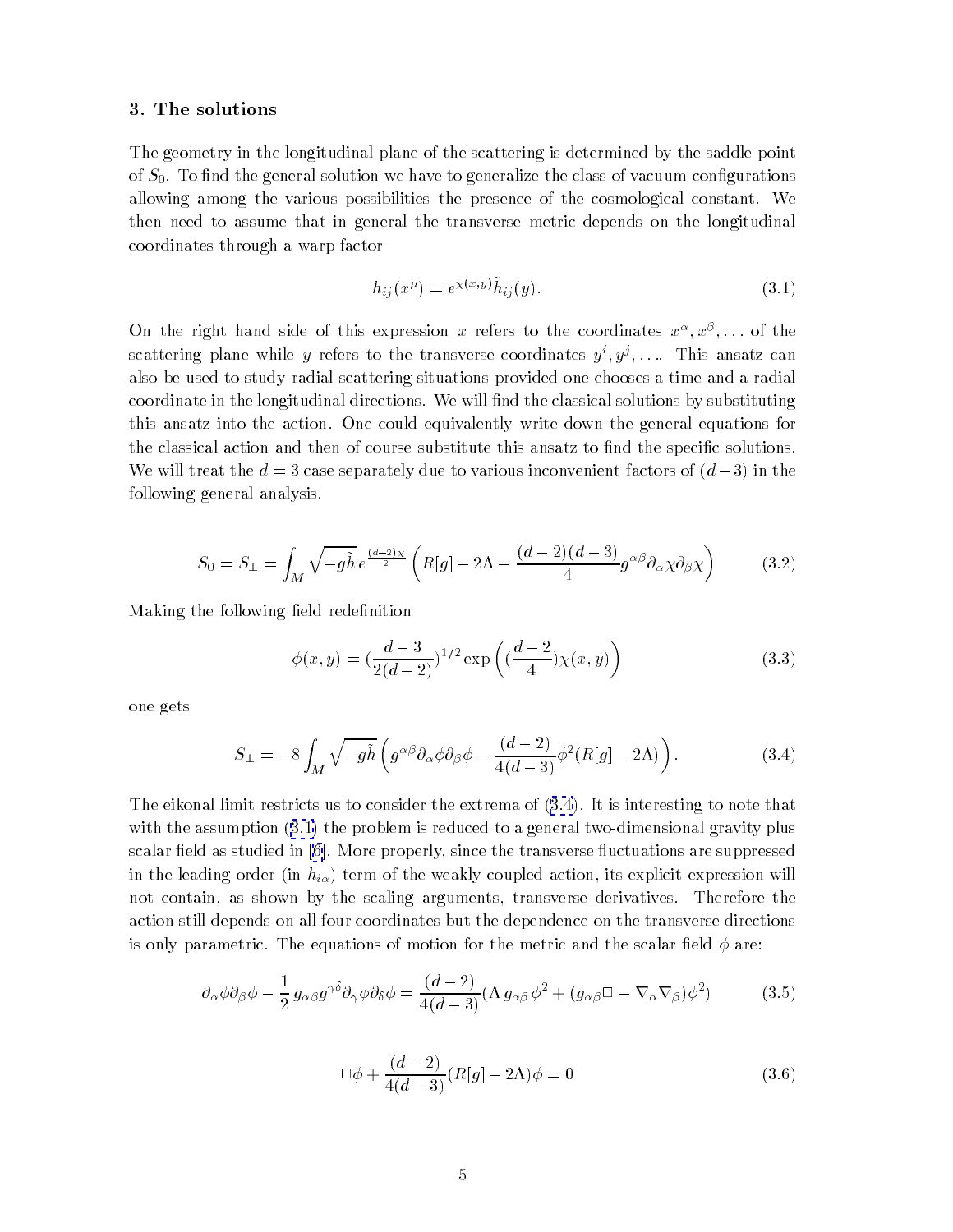<span id="page-6-0"></span>As proved in the paper [[6\]](#page-26-0), all classical solutions have a Killing vector that is perpendicular to the curves of constant scalar field. Therefore for static configurations with  $\Lambda < 0$ we can choose the metric to be of the form,

$$
ds^{2} = -e(x)^{2}dt^{2} + g(x)^{2}dx^{2},
$$
\n(3.7)

where also

$$
\phi = \phi(x). \tag{3.8}
$$

More properly in our case, as we will see below,  $e$  and  $g$  depend on the transverse coordinates too, since we are considering the two dimensional longitudinal manifold times the transverse space.

The static configurations are the ones relevant to the case of a negative cosmological constant. They have a boundary at spacelike infinity. Cosmological solutions relevant to de Sitter space have a spacelike boundary and are retrieved from the above solutions either by analytic continuation or by introducing an explicit time-dependent ansatz. The metric then becomes for  $\Lambda > 0$ ,

$$
ds^{2} = -g(t)^{2}dt^{2} + e(t)^{2}dx^{2},
$$
\n(3.9)

where now

$$
\phi = \phi(t). \tag{3.10}
$$

These are in fact the type of solutions considered in [[6](#page-26-0)].

### 3.1 Large Curvature

For the case of a negative cosmological constant, the general solution to these equations can easily (details in Appendix B) be found and is;

$$
\begin{aligned} \phi(r) &= \psi(r)^\gamma \\ e(r) &= C\psi(r)^{\frac{\gamma}{4Q}}\dot{\psi}(r) \end{aligned} \tag{3.11}
$$

where

$$
\psi(r) = Ae^{\sqrt{\frac{\lambda}{4Q\gamma}}r} + Be^{-\sqrt{\frac{\lambda}{4Q\gamma}}r},\tag{3.12}
$$

$$
\mathrm{d}r = g(x)\mathrm{d}x,\tag{3.13}
$$

and

$$
\gamma = \frac{4Q}{1 + 8Q} \tag{3.14}
$$

and where  $\lambda = -\frac{\sqrt{a-2}}{2(d-3)}\Lambda$ ,  $Q = \frac{\sqrt{a-2}}{4(d-3)}$ .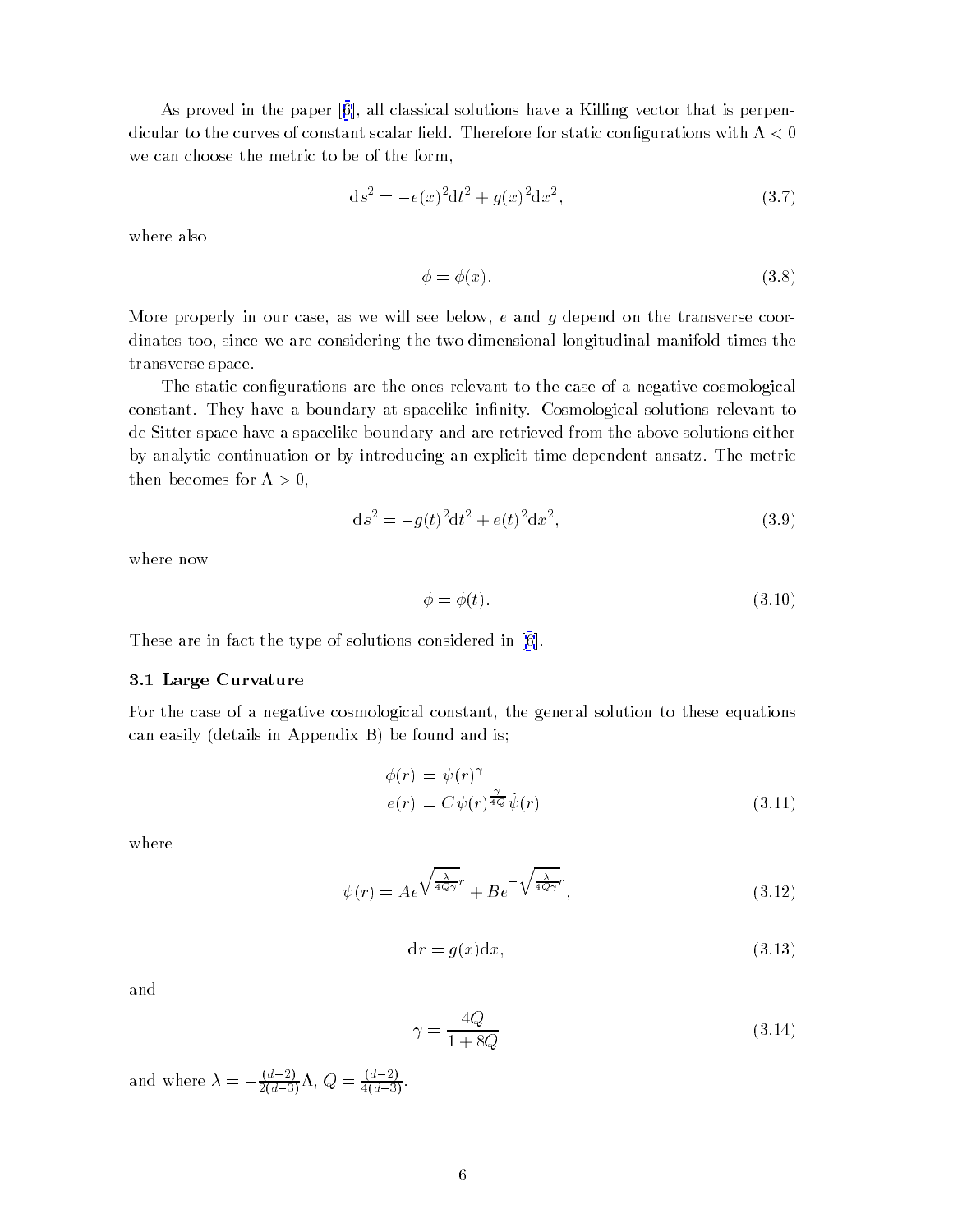Notice that  $A, B$  and  $C$  are constant with respect to the longitudinal coordinates. However they can have an arbitrary dependence on the transverse coordinates  $y$  . Their precise form is fixed by imposing opportune boundary conditions depending on the spacetime under consideration.

It is also interesting to notice that if one takes either of A or B to zero, this twodimensional metric has constant curvature and is actually just the metric on  $AdS_2$  – the entire space-time metric being  $AdS_2$  times the  $(d-2)$ -dimensional transverse geometry plus a warp factor.

### 3.2 Small Curvature

In the small curvature regime, the cosmological constant term belongs to the strongly coupled part of the action. The classical action that we then have to consider is therefore  $(3.4)$  $(3.4)$  with  $\Lambda = 0$ . However, putting the cosmological constant to zero in the solutions is a singular limit. It is easy to directly solve for the metric in this case and one finds:

$$
\begin{aligned} \phi(r) &= (Ar + B)^\gamma \\ e(r) &= C(Ar + B)^{\frac{\gamma}{4Q}}, \end{aligned} \tag{3.15}
$$

Again,  $A, B$  and  $C$  are allowed to depend on the transverse coordinates. The curvature is

$$
R[g] = \frac{16QA^2}{(1+8Q)^2(Ar+B)^2}.
$$
\n(3.16)

Notice that it is always positive. In the limit  $B \to \infty$  we recover flat space, which was not a solution of the equations of motion in the strong regime. In the region  $r \ll B$ , the space has locally positive constant curvature.

Note that there is also a degenerate flat space solution for which  $\phi$  is constant and

$$
e = Ar + B. \tag{3.17}
$$

Even though these solutions could not be obtained directly from those with  $\Lambda$  non-zero by setting  $\Lambda$  to zero they can be obtained as near-horizon limits of those geometries, and this exactly corresponds to first shifting the coordinate  $r$  and then taking the limit of small cosmological constant.

The second case, (3.17), is the near-horizon geometry for the solutions of the previous section, for  $B/A > 0$ . Indeed, a simple coordinate transformation brings the near-horizon metric into the form of the Rindler metric (see Appendix A). In the same way (3.15) is the near-horizon geometry in the case  $B/A < 0$ , and again a simple coordinate transformation brings it into the form of a Rindler type metric with singular horizon (again see Appendix A).

### 3.3 Three-dimensional space-time

The above formulae are not directly applicable for  $d = 3$ , although one can obtain the equations of motion by carefully setting  $d = 3$  in the above equations. The action in three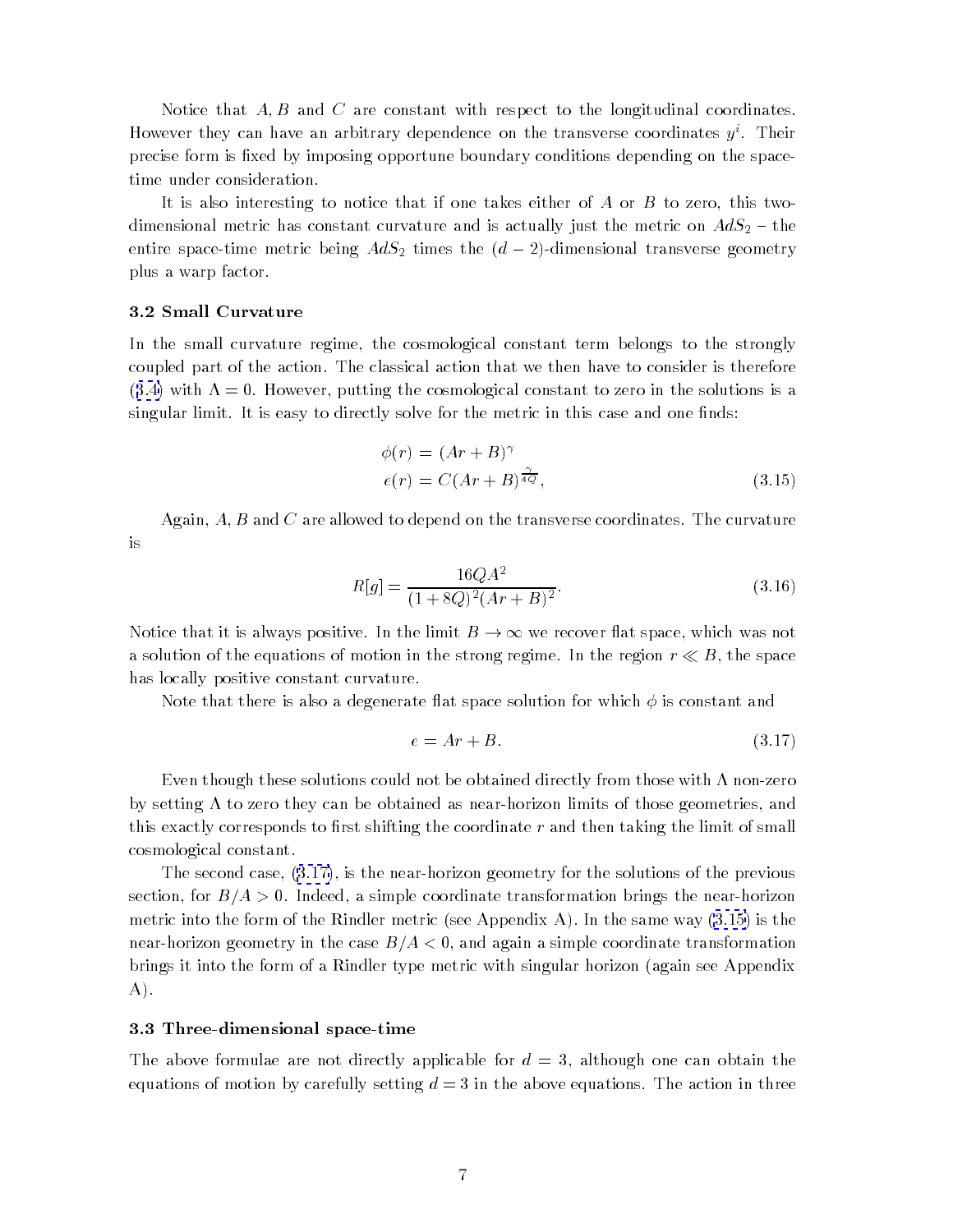dimensions is,

$$
S_{\perp} = \int \sqrt{-g\tilde{h}} \,\phi^2(R[g] - 2\Lambda),\tag{3.18}
$$

where  $\phi = e^{\lambda t}$  . The equations of motion for the scalar field and the metric are [\[12](#page-26-0)]:

$$
\nabla_{\alpha}\nabla_{\beta}\phi^2 - g_{\alpha\beta}\nabla^2\phi^2 - g_{\alpha\beta}\Lambda\phi^2 = 0, \qquad (3.19)
$$

$$
R[g] = 2\Lambda,\tag{3.20}
$$

and so the space-time always has constant curvature. It is therefore not surprising that the only solution we find is  $AdS_2$ . These equations are totally symmetric under interchanges of  $\phi$  and e, and under reflections  $r \rightarrow -r$ . Therefore the general solution is

$$
\phi(r) = A e^{r/2\ell}
$$
  
\n
$$
e(r) = B e^{-r/\ell},
$$
\n(3.21)

where  $\ell$  is the AdS radius. This solution corresponds to pure AdS, as expected, with a scalar field  $\phi$  that vanishes at the boundary and has a singularity at the horizon.

When  $\Lambda > 0$ , we obtain 2-dimensional de Sitter space.

### 4. Gravity at high energy and shock waves

This section is a necessary digression into the shock-wave solutions to the classical part of our action. We need to understand the form of these shock-waves as they will motivate our final choice for the metric that we will use in the remaining non-classical part of our action. The physics in the bulk that can be described classically via these shock-waves will then be the physics that is encoded in the boundary action.

It turns out that scattering at planckian energies is dominated by the gravitational force. Therefore one should have a complete theory of quantum gravity to describe these processes. However already in the eikonal regime that we are considering one can use semiclassical methods to get useful information.

At leading order gravitational interactions can indeed be described by shock wave configurations – gravitational waves with a longitudinal impulsive profile. Essentially this is the gravitational field surrounding a particle whose mass is dominated by kinetic energy therefore representing a sort of massless regime of General Relativity [[13, 14, 15,](#page-26-0) [16, 17,](#page-27-0) [18](#page-27-0), [19, 20, 21, 22\]](#page-27-0).

Explicit solutions in general spacetimes and their physical effects have been described by Dray and 't Hooft [\[16](#page-27-0)], using the so called cut and paste method. To fix ideas, suppose we want to introduce a shock wave along  $u = 0$  (in light cone coordinates). To this purpose, one first performs a cut

$$
v \to v + \theta(u) f(x^i)
$$

where  $\theta$  is the usual step function and f is a function only of the transverse coordinates  $x<sup>i</sup>$ . Then one reabsorbs this shift with an opportune coordinate transformation to obtain a metric containing a Dirac delta function with support at  $u=0$ .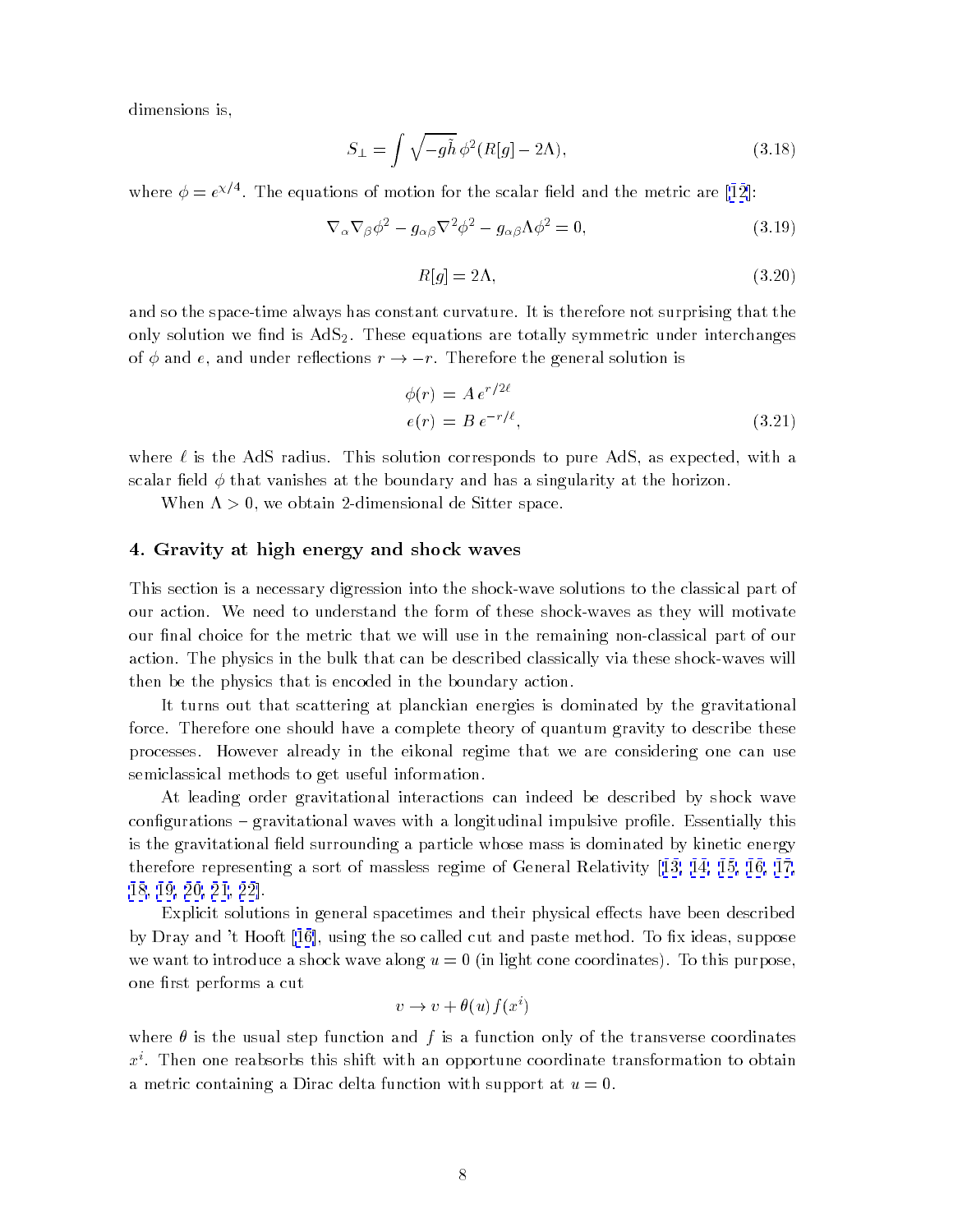<span id="page-9-0"></span>To give an example, the gravitational field of a massless particle in flat spacetime can be described by a metric of the form,

$$
ds^{2} = -du dv - 4p \ln(|x^{i}|^{2}) \delta(u) du^{2} + dx^{i} dx_{i},
$$

where  $p$  is the momentum of the massless particle. The physical effects of such configurations play a crucial role in 't Hooft's description of the evaporation of a black hole. We refer to [\[3\]](#page-26-0) for a detailed account and references.

Choosing  $x^2 = (x^+, x^-, x^*)$  and placing the massless particle at  $x^+ = x^+ = 0$ , a natural way to rewrite this metric is then

$$
ds^2 = \partial_{\alpha} X^{-} dx^{\alpha} dx^{\dagger} + d^2 x^i
$$

with

$$
X^{-} = x^{-} + p \theta(x^{+}) \ln(|x^{i}|^{2})
$$

This means that if we want to describe the scattering of two high energy particles before a collision takes place we must use the generalized shockwave conguration with the metric in the longitudinal plane being of the form,

$$
ds^2 = \partial_{\alpha} X^a \partial_{\beta} X^b \eta_{ab} \mathrm{d} x^{\alpha} \mathrm{d} x^{\beta},
$$

thus allowing a pair shock-waves of the above type in both  $x+$  and in  $x$  . Here the  $SO(1,1)$   $X^a$  vectors can in principle depend on all space-time coordinates. These are the congurations studied in [[1\]](#page-26-0) and below we will generalize this construction to include the presence of curvature in the longitudinal plane.

### 5. The constraint and solution-ansatz

The second order in our expansion is quite simple. It is

$$
-\frac{2}{\epsilon} \int \sqrt{-gh} h^{i\alpha} R_{i\alpha} \tag{5.1}
$$

As this is order  $\epsilon^{-1}$  we also need to implement the corresponding equation of motion (as we did for the leading order in the previous section). In this order basically the equation of motion appears as a constraint  $\alpha$  =  $\alpha$  on the general solutions. The general solutions. The general solutions.

Before implementing this constraint we will go back to the construction of [[1](#page-26-0)] where it is shown how to change variables in a way that simplifies the following analysis. The saddlepoint of the transverse part of the action  $S_0$  gives the dominant vacuum field configurations. In the absence of the cosmological constant there was only

$$
R[g] = 0
$$
  

$$
h_{ij} = h_{ij}(y)
$$
 (5.2)

As recounted in the previous section for massless shock-wave configurations we will choose a parametrization of the metric via diffeomorphisms that represents these shock-waves,

$$
g_{\alpha\beta} = \partial_{\alpha} X^a \partial_{\beta} X^b \eta_{ab} \tag{5.3}
$$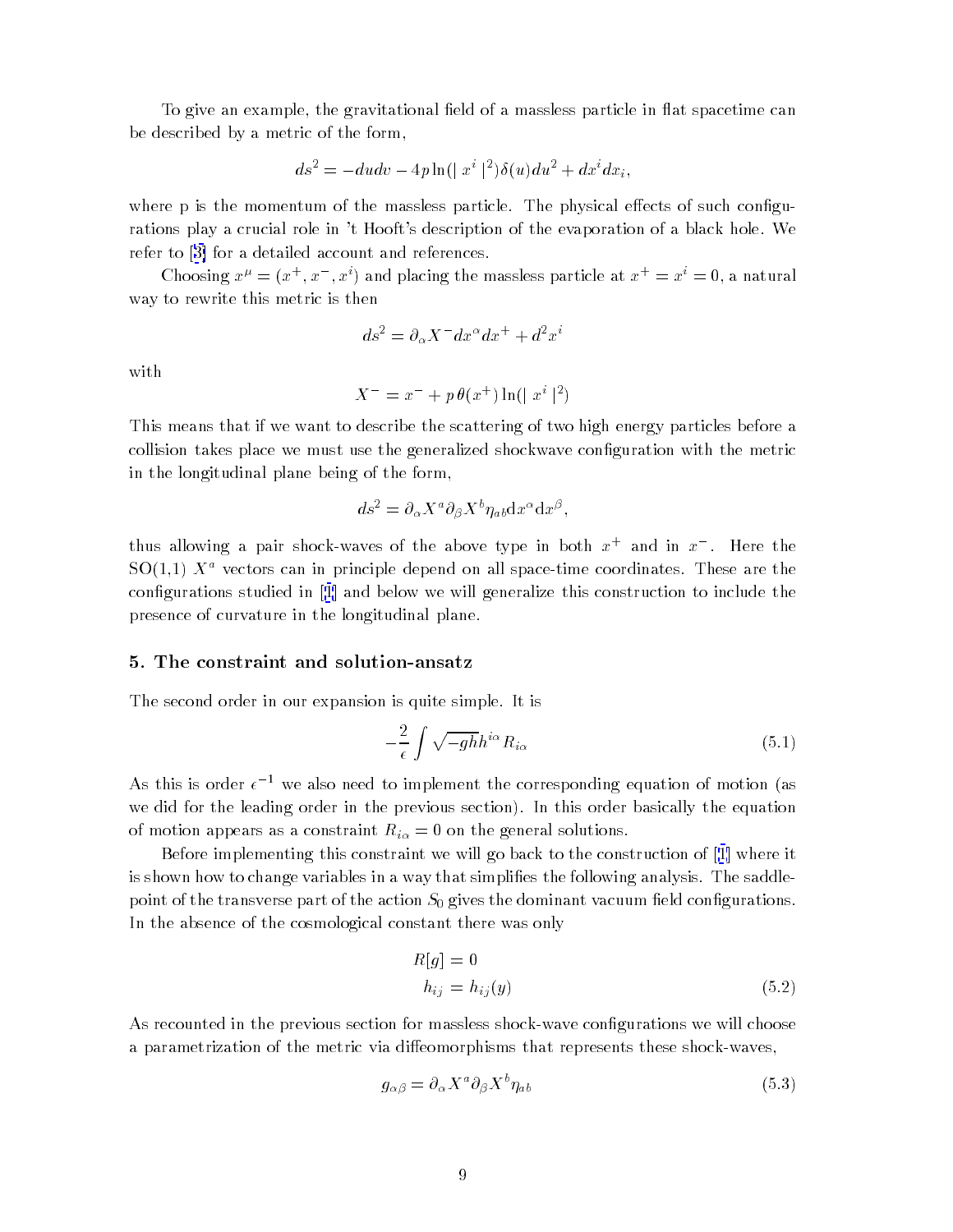where the  $X^*(x,y)$  are diffeomorphims which relate  $g_{\alpha\beta}$  to the flat metric. Note that they are maps of the two dimensional  $x^{\alpha}$  plane onto itself being however allowed to vary in the transverse directions and therefore represent transverse coordinate dependent displacements in the longitudinal coordinates. These  $X^a$  fields have the appearance of diffeomorphisms in the world-volume of the two-dimensional sigma-model and as such would appear to not introduce any new degrees of freedom. However, in the d-dimensional theory this is no longer really true as we are not considering the full transformation of the higher dimensional metric under these transformations. Nevertheless, due to the constraint coming from the off-diagonal part of the Einstein action we will see that these fields do not contribute additional bulk degrees of freedom.

An intermediate and useful step required to derive the boundary action and used to great enect in [[11\]](#page-26-0) is to express the strongly coupled action in terms of helds  $V_i^\pi$  denned as

$$
\partial_i X^a = V_i^{\alpha} \partial_{\alpha} X^a. \tag{5.4}
$$

These fields were introduced and motivated physically in terms of fluid velocity in [\[11](#page-26-0)]. In the gravitational setup presented here they can be thought of as zweibeins (see also [[23\]](#page-27-0)) for a two-dimensional sigma-model describing the embedding of the scattering plane into the transverse space. They considerably simplify the action and help to conceptualize our conguration from the sigma-model point of view.

This definition could also have been motivated by the simple practical consideration that in order to rewrite the strongly coupled action as a boundary action one needs to remove derivatives in the transverse directions to give one an action that is covariant in the longitudinal directions. As a consequence one tries to express every derivative in the transverse directions in terms of a derivative in the longitudinal ones. This is precisely obtained utilizing this definition of the  $V_i^+$  neids. In this way the indices labelling transverse idirections act as an internal symmetry of the sigma-model from the point of view of the longitudinal spacetime. This will become clear in the next section where we write the general explicit form for the boundary action for all  $d \geq 3$  and in both the strong and weak curvature regimes.

This construction is basically identical for the more general metrics considered here. As we have seen in Section 4, the conditions ([5.2\)](#page-9-0) are too restrictive and one ends up in this general setup case with a family of solutions specific  $\alpha$  guy and  $\Lambda$  natural  $\alpha$  $\Gamma$  above parametrization of the above parametrization of  $\Gamma$ 

$$
g_{\alpha\beta} = e^{\sigma(X)} \partial_{\alpha} X^a \partial_{\beta} X^b \eta_{ab}.
$$
\n(5.5)

thus allowing the presence of a warp factor in the  $2 + (d - 2)$  decomposition of the metric. In principle  $\sigma$  may also have some explicit y dependence, however this would correspond to a more complicated sigma model than the one we are presently considering. As stated several times, the introduction of  $X$  is simply a statement that the scattering configuration described by shock-waves is described simply via singular co-ordinate tranformations with support only along light-cones in the scattering plane and thus the classical solution  $\sigma(x)$ after the shock wave ansatz becomes simply  $\sigma(X)$  and similarly  $\chi(x)$  becomes  $\chi(X)$ . As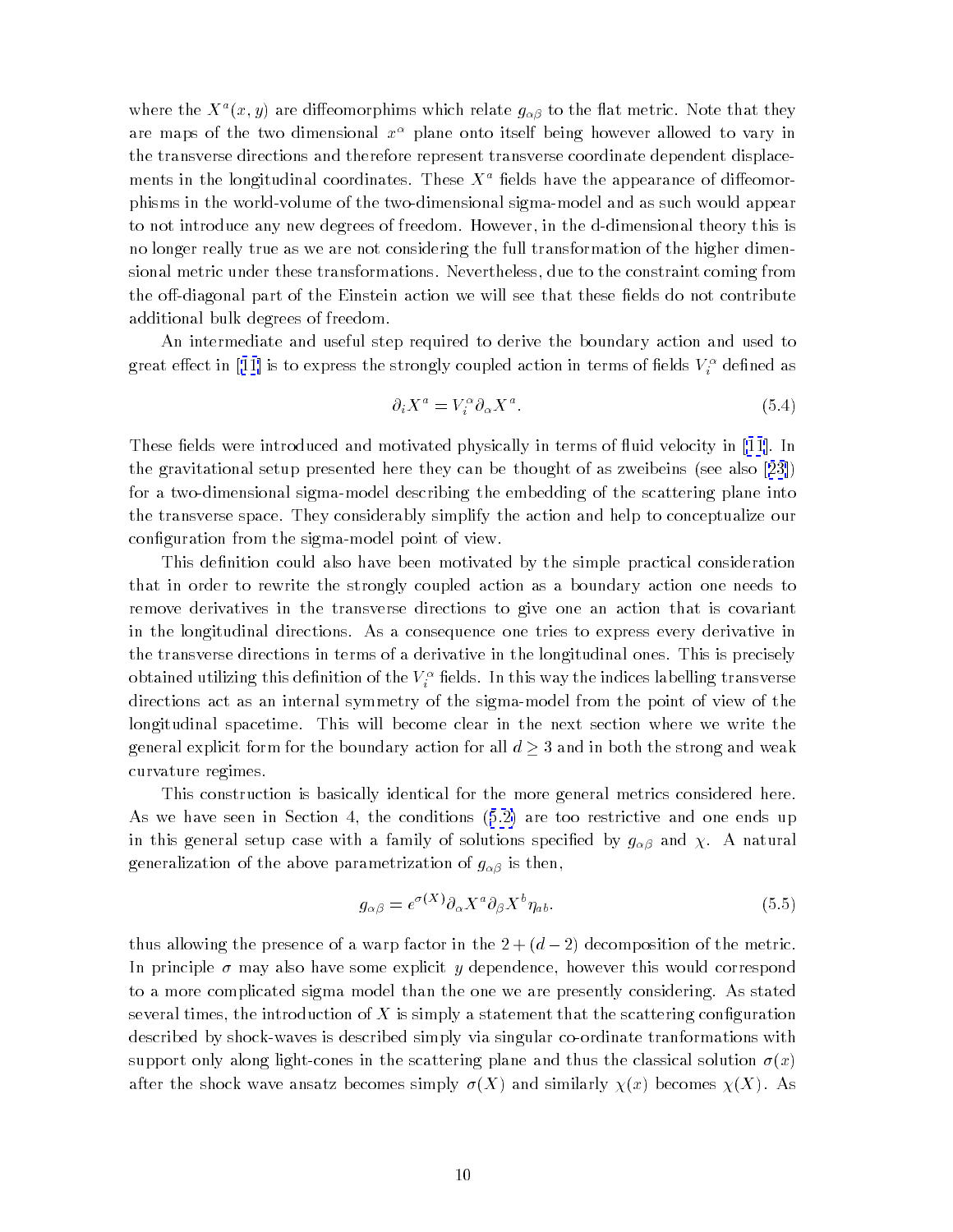in the previous case [[11\]](#page-26-0), we define fields  $V_i^\ast$  by

$$
\partial_i X^a = V_i^{\alpha} \partial_{\alpha} X^a, \tag{5.6}
$$

which in turn gives when lowering the longitudinal index

$$
V_{i\alpha} = e^{\sigma(X)} \partial_i X^a \partial_\alpha X_a. \tag{5.7}
$$

With the use of the via the via the via the Vi the longitudinal metric changes under representations of the via the via the via the via the via the via the via the via the via the via the via the via the via the via the v transverse coordinates according to,

$$
\partial_i g_{\alpha\beta} = \nabla_\alpha V_{\beta i} + \nabla_\beta V_{\alpha i}.\tag{5.8}
$$

Finally we also will have

$$
h_{ij} = e^{\chi(X)} \tilde{h}_{ij}(y). \tag{5.9}
$$

Notice that this form of the solutions captures both the cases  $\Lambda < 0$  and  $\Lambda > 0$ .

### 6. The Effective Boundary Theory

We now examine how our classical solution  $-$  ansatz leads us to the general result that in this setup the transverse action  $S_{\parallel}$  always reduces to a boundary action.

We now perform the substitution of our solution  $-$  ansatz into the leading order ( $\epsilon^*$ ) action,

$$
S_{\parallel}[g,h] = \int \sqrt{-gh} \left[ R[h] - \frac{1}{4} h^{ij} \partial_i g_{\alpha\beta} \partial_j g_{\gamma\delta} \epsilon^{\alpha\gamma} \epsilon^{\beta\delta} \right]
$$
  
= 
$$
\int \sqrt{-gh} \left[ R[h] - \epsilon_{\alpha\gamma} \epsilon_{\beta\delta} h^{ij} \nabla^{\alpha} V_i^{\beta} \nabla^{\gamma} V_j^{\delta} + \frac{1}{2} h^{ij} R_i R_j \right],
$$
 (6.1)

where

$$
R_i = \epsilon^{\alpha \beta} \nabla_\alpha V_{i\beta}.
$$
\n
$$
(6.2)
$$

### 6.1 Strong curvature regime

Filling in the solutions of the classical equations of motion,

$$
g_{\alpha\beta} = e^{\sigma(X)} \partial_{\alpha} X^a \partial_{\beta} X^b \eta_{ab}
$$
  

$$
h_{ij} = e^{\chi(X)} \tilde{h}_{ij},
$$
 (6.3)

we get

$$
S_{\parallel} = \int \sqrt{-g\tilde{h}} \, e^{\frac{d-4}{2}\chi} \left[ R[\tilde{h}] - \epsilon_{\alpha\gamma}\epsilon_{\beta\delta}\tilde{h}^{ij}\nabla^{\alpha}V_{i}^{\beta}\nabla^{\gamma}V_{j}^{\delta} + \frac{1}{2}R_{i}^{2} + (d-3)\Box_{\tilde{h}}\chi - \frac{1}{4}(d-3)(d-4)(\partial_{i}\chi)^{2} \right],
$$
\n(6.4)

and from now on we raise and lower transverse indices by means or the rescaled metric  $n_{ij}$ .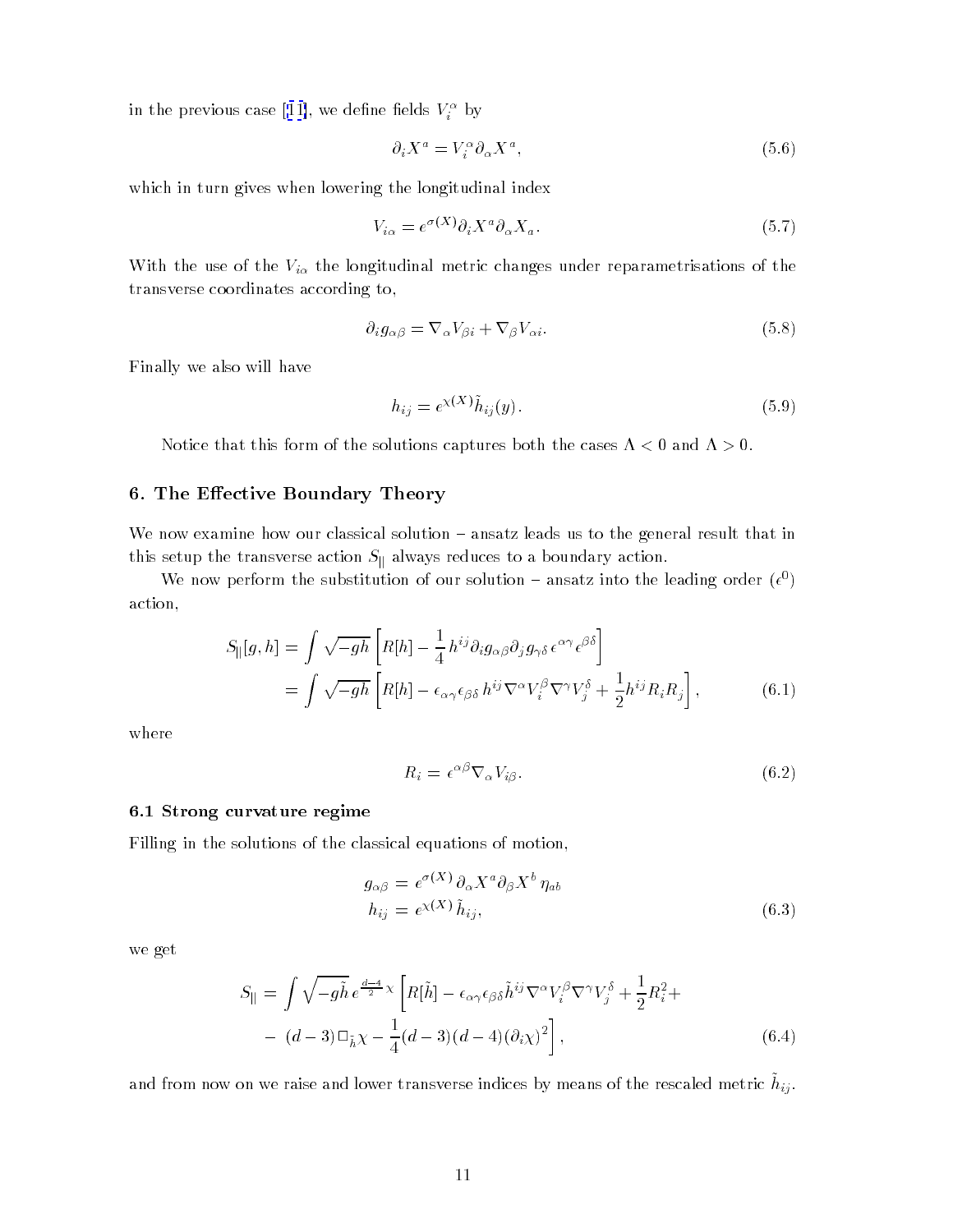<span id="page-12-0"></span>The action splits into a bulk and a boundary term:

$$
S_{\parallel} = S_{\text{bulk}} + S_{\text{bdry}}
$$
  
=  $\int_{\partial M} dx^{\alpha} \sqrt{\tilde{h}} e^{\frac{d-4}{2}\chi} \left( R[\tilde{h}] e^{\sigma} X^{0} \partial_{\alpha} X^{1} + e^{\sigma} \epsilon_{ab} \partial_{i} X^{a} \times$   
 $\times [\partial^{i} \partial_{\alpha} X^{b} + \frac{1}{2} \nabla^{\beta} \sigma (\partial_{\alpha} X^{b} V_{\beta}^{i} - \partial_{\beta} X^{b} V_{\alpha}^{i})] - \frac{1}{2} V_{i\alpha} R^{i} - \frac{d-3}{2} \epsilon_{\alpha\beta} V^{i\beta} \partial_{i} \chi \right) +$   
+  $\int_{M} \sqrt{-g} \tilde{h} e^{\frac{d-4}{2}\chi} V^{i\alpha} R_{i\alpha},$  (6.5)

where by  $X^a$  we mean the variation of  $X^a$  around its infinite value. Filling in the constraint

$$
R_{i\alpha} = \frac{1}{2} R[g] V_{i\alpha} + \frac{1}{2} \epsilon_{\alpha\beta} \nabla^{\beta} R_i + \frac{1}{2} \partial_{\alpha} \chi \nabla^{\beta} V_{i\beta} - \frac{d-3}{2} \partial_i \partial_{\alpha} \chi +
$$
  
+ 
$$
\frac{d-4}{4} R_i \nabla^{\beta} \chi (\nabla_{\alpha} V_{i\beta} + \nabla_{\beta} V_{i\alpha}) = 0,
$$
 (6.6)

it obviously reduces to a boundary action. Note that this action will generally consist of two disconnected pieces corresponding to the two boundaries of the longitudinal space-time.

When  $\Lambda < 0$ , as we have been implicitly assuming in this section, the boundary is timelike. In the large curvature regime, the discussion for  $\Lambda > 0$  is more intricate. Formally, the above derived action is valid in de Sitter space as well, the boundary being now a spacelike boundary at the future and past infinities. In this case the boundary theory is defined on an Euclidean manifold  $\partial M$  and thus the physical interpretation in terms of causality and locality of a corresponding holographic map is somewhat more mysterious than in the AdS case. Our derivation suggests that a certain set of observables in a holographic description of de Sitter space can be dened as correlation functions of a theory living on a space-like surface[\[24](#page-27-0)]

### 6.2 Weak curvature regime

In this regime there are two types of solutions, curved (singular) and flat. The action is the same as in the strong curvature regime, apart from an additional term proportional to the cosmological constant,

$$
S_{\parallel}[g,h] = \int \sqrt{-gh} \left[ R[h] - 2\Lambda - \frac{1}{4} h^{ij} \partial_i g_{\alpha\beta} \partial_j g_{\gamma\delta} \epsilon^{\alpha\gamma} \epsilon^{\beta\delta} \right]
$$
  
= 
$$
\int \sqrt{-gh} \left[ R[h] - 2\Lambda - \epsilon_{\alpha\gamma} \epsilon_{\beta\delta} h^{ij} \nabla^{\alpha} V_i^{\beta} \nabla^{\gamma} V_j^{\delta} + \frac{1}{2} h^{ij} R_i R_j \right].
$$
 (6.7)

Again filling in the general solutions we get:

$$
S_{\parallel} = S_{\text{bulk}} + S_{\text{bdry}}
$$
  
=  $\int_{\partial M} dx^{\alpha} \sqrt{\tilde{h}} \left( (R[\tilde{h}] - 2e^{\chi} \Lambda) X^{0} \partial_{\alpha} X^{1} + e^{\frac{d-4}{2} \chi + \sigma} \epsilon_{ab} \partial_{i} X^{a} \times X^{0} \right)$   
 $\times [\partial^{i} \partial_{\alpha} X^{b} + \frac{1}{2} \nabla^{\beta} \sigma (\partial_{\alpha} X^{b} V_{\beta}^{i} - \partial_{\beta} X^{b} V_{\alpha}^{i})] - e^{\frac{d-4}{2} \chi} (\frac{1}{2} V_{i\alpha} R^{i} + \frac{d-3}{2} \epsilon_{\alpha \beta} V^{i\beta} \partial_{i} \chi) \right) +$   
+  $\int_{M} \sqrt{-g} \tilde{h} e^{\frac{d-4}{2} \chi} V^{i\alpha} R_{i\alpha}$  (6.8)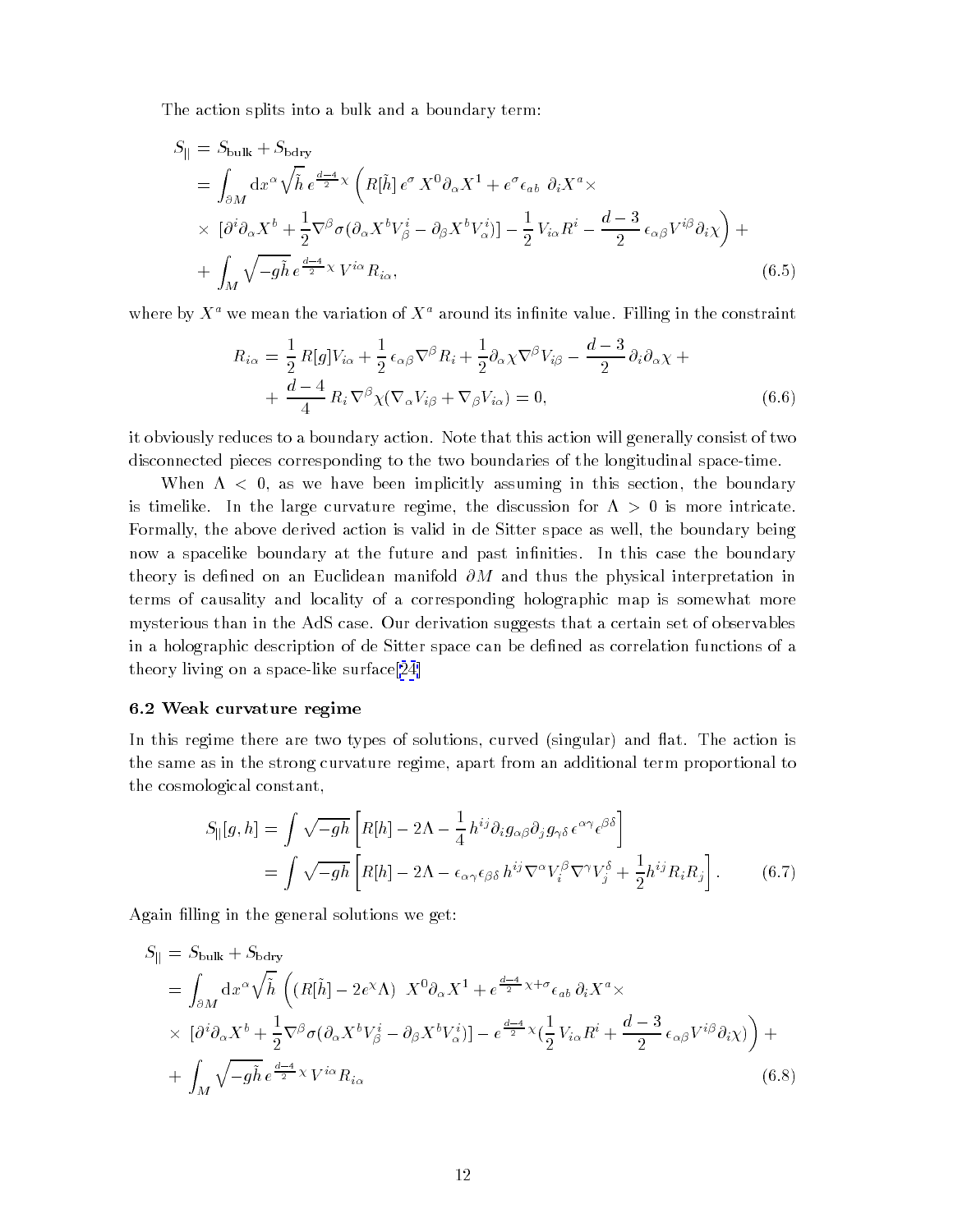<span id="page-13-0"></span>The most interesting case is the flat-space solution, where the action is simply quadratic:

$$
S_{\parallel} = S_{\text{bulk}} + S_{\text{bdry}}
$$
  
=  $\int_{\partial M} dx^{\alpha} \sqrt{\tilde{h}} \left[ \epsilon_{ab} X^{a} \left( \frac{1}{2} R[\tilde{h}] - \Lambda - \Delta_{\tilde{h}} \right) \partial_{\alpha} X^{b} - \frac{1}{2} V_{i\alpha} R^{i} \right]$   
+  $\int_{M} \sqrt{-g} \tilde{h} e^{\frac{d-4}{2} \chi} V^{i\alpha} R_{i\alpha}$  (6.9)

The constraint then reads

$$
R_{i\alpha} = \frac{1}{2} \epsilon_{\alpha\beta} \nabla^{\beta} R_i = 0.
$$
\n(6.10)

Note that unlike [[1](#page-26-0)] this does not imply that Ri = 0 but that Ri is a function only of the transverse coordinates  $R_i(y)$ . In particular then even for the flat space we have found that the complete analysis of this limit actually implies that there can be an additional term in the boundary action. It would be interesting to understand the physical meaning of this extra piece.

The action can be rewritten as

$$
S_{\parallel} = S_{\text{bdry}}
$$
  
=  $\int_{\partial M} dx^{\alpha} \sqrt{\tilde{h}} \left\{ \epsilon_{ab} \partial_{\alpha} X^{a} (\Delta_{\tilde{h}} + \Lambda - \frac{1}{2} R[\tilde{h}]) X^{b} + \frac{1}{2} \partial_{\alpha} X^{a} R^{i}(y) \partial_{i} X_{a} \right\}$  (6.11)

which will be convenient for the discussions in the next section. Needless to say that in this case the classical solutions are independent of the value of the cosmological constant, and therefore the action  $(6.11)$  allows any value of  $\Lambda$ . We thus find ourselves with a quadratic action like that of [\[1\]](#page-26-0). Correspondingly there will be a way to quantize this action, write down the S-matrix and to study the inevitable non-commutativity of the boundary coordinates. In the next section we will consider the relationship between our construction and the curved space-time shock-wave scattering considered in particular in the paper of Horowitz and Itzhaki [\[7\]](#page-26-0).

### 7. Shock-waves from eikonal gravity and the AdS/CFT Correspondence

The boundary action found in the small curvature regime for  $R_i(y) = 0$  is quadratic and therefore easy to deal with. In fact it is a straightforward generalisation of the boundary action found in [\[1](#page-26-0), [11\]](#page-26-0).

Let us briefly discuss its quantum mechanical properties when we couple it to point particles. In this regime, and restricting ourselves to the classical solutions of the equations of motion, the longitudinal space is flat. Therefore, the coupling to point particles in this case goes precisely along the lines of section 5.1 of [[11\]](#page-26-0). Hence we will not discuss this issue at length here. For details about the stress-energy tensor of a pointlike particle we refer the reader to Appendix [C.](#page-24-0)

Quantisation of the boundary action in the weak-coupling regime is straightforward and, as discussed in [\[11](#page-26-0)], it leads to non-trivial commutators for the coordinates  $A$   $\degree$ :

$$
[X^a(y), X^b(y')] = i\epsilon^{ab} f(y, y'),\tag{7.1}
$$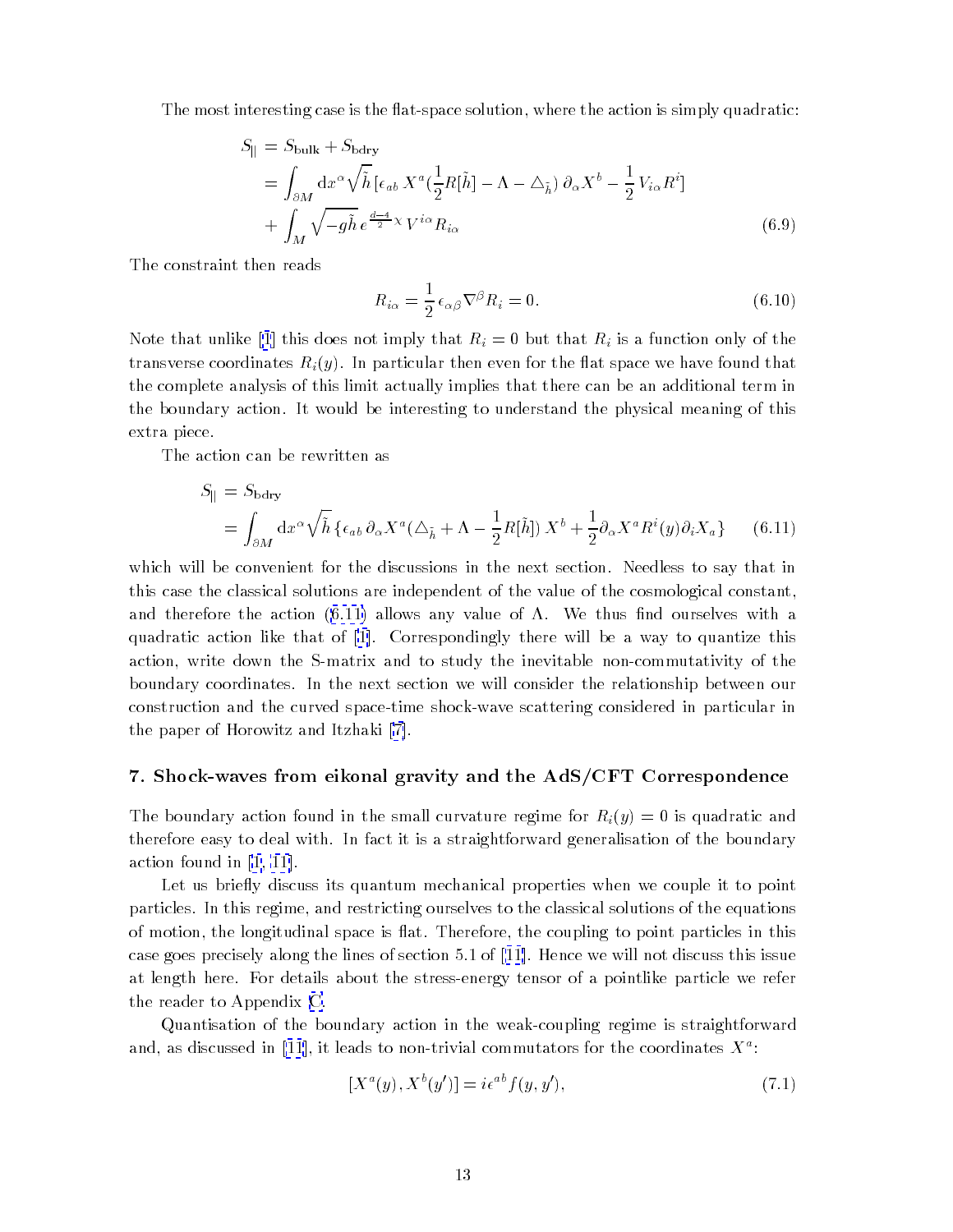<span id="page-14-0"></span>where  $f$  satisfies the Green's function equation

$$
(\triangle_{\tilde{h}} + \Lambda - \frac{1}{2} R[\tilde{h}]) f(y, y') = \delta^{(d-2)}(y - y'). \tag{7.2}
$$

As we have already discussed we expect shock-waves to also be described by our bound-ary action. Let us first briefly discuss how shock-waves can be implemented in AdS [[7\]](#page-26-0).

We write pure AdS in the following co-ordinates,

$$
ds^{2} = \frac{4}{(1 - y^{2}/\ell^{2})^{2}} \eta_{\mu\nu} dy^{\mu} dy^{\nu}, \qquad (7.3)
$$

where  $y^2 = \eta_{\mu\nu} y^\mu y^\nu$  . The stress tensor of a massless particle is computed in Appendix C and gives

$$
T_{uu} = -p \,\delta(u)\delta(\rho),\tag{7.4}
$$

where  $\rho$  is the radial co-ordinate  $\rho = \sum_{i=1}^{a-2} y_i^2$ .

Horowitz and Itzhaki found the following solution of Einstein's equations with a massless particle:

$$
ds^{2} = \frac{4}{(1 - y^{2}/\ell^{2})^{2}} \left( \eta_{\mu\nu} dy^{\mu} dy^{\nu} + 8\pi G_{N} p\delta(u) (1 - \rho^{2}/\ell^{2}) f(\rho) du^{2} \right)
$$
(7.5)

provided

$$
\Delta_h f - 4 \frac{d-2}{\ell^2} f = \delta(\rho). \tag{7.6}
$$

 $\Delta_h$  is the Laplacian on the transverse hyperbolic space,

$$
ds^{2} = \frac{d\rho^{2} + \rho^{2} d\Omega_{d-3}^{2}}{(1 - \rho^{2}/\ell^{2})^{2}},
$$
\n(7.7)

and therefore (7.6) takes the form

$$
f'' + \frac{d-3 + (d-5)\rho^2/\ell^2}{\rho(1-\rho^2/\ell^2)}f' - \frac{4(d-2)}{\ell^2(1-\rho^2/\ell^2)^2}f = \delta(\rho).
$$
 (7.8)

The solutions to (7.6) are given by:

AdS<sub>3</sub>: 
$$
f(\rho) = \frac{\ell}{2}(C + \theta(\rho)) \sinh \log \left(\frac{\ell + \rho}{\ell - \rho}\right) + \ell D \cosh \log \left(\frac{\ell + \rho}{\ell - \rho}\right)
$$
  
AdS<sub>4</sub>:  $f(\rho) = C \frac{1 + \rho^2/\ell^2}{1 - \rho^2/\ell^2} \log(\rho/D) + \frac{2C}{1 - \rho^2/\ell^2}$   
AdS<sub>5</sub>:  $f(\rho) = \frac{C}{1 - \rho^2/\ell^2} \left(\frac{1}{\rho} + \frac{6\rho}{\ell^2} + \frac{\rho^3}{\ell^4}\right) + \frac{D}{\ell} \frac{1 + \rho^2/\ell^2}{1 - \rho^2/\ell^2},$  (7.9)

 $D$  is an arbitrary constant to be determined by boundary conditions.  $C$  is a constant of order 1 that can be computed either by explicit computation or by matching with the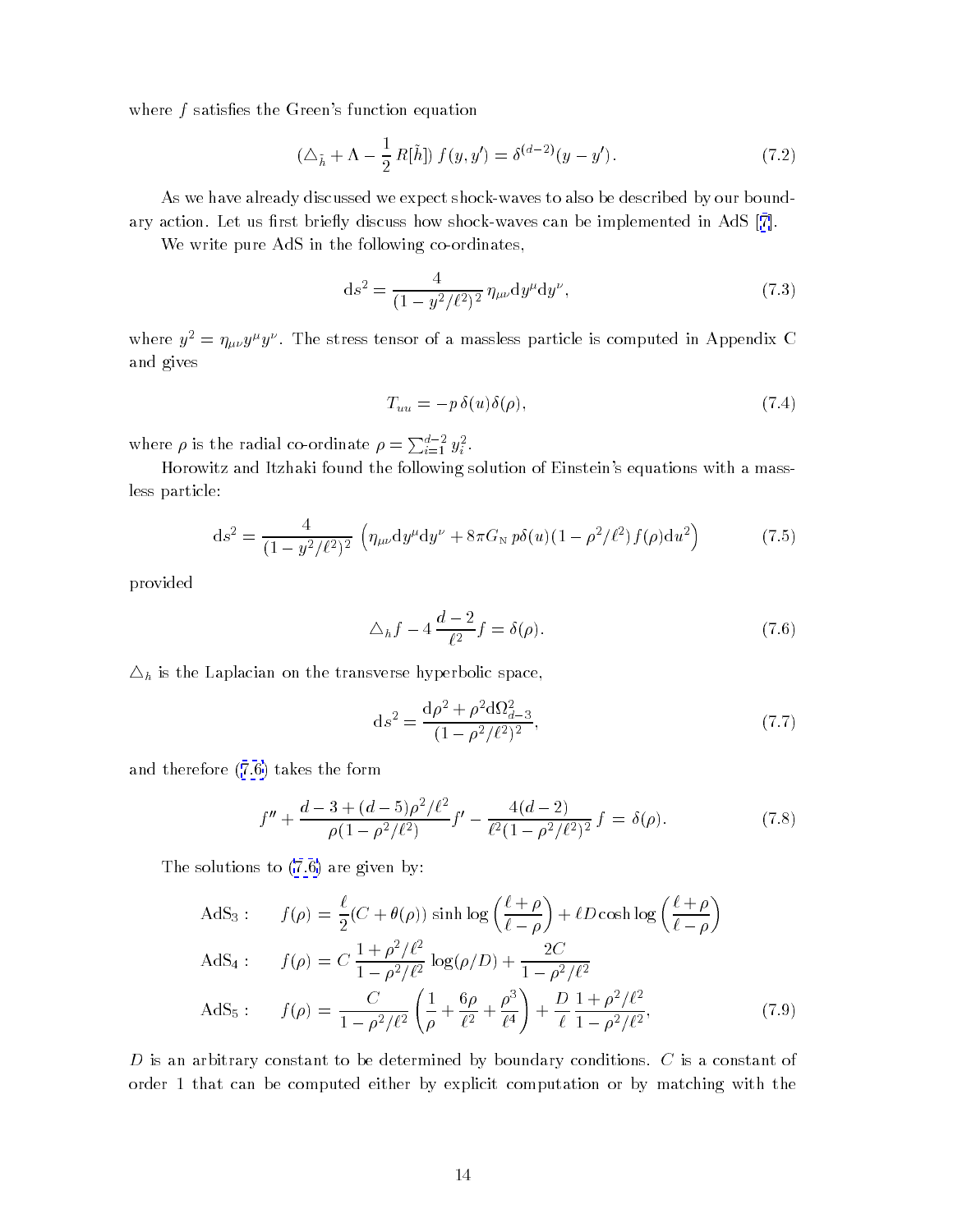Minkowski solutions. The shift function  $f$  of course behaves like the solutions for shockwave in Minkowski space  $f \sim \frac{1}{|x| \tilde{d}-3}$  in the limit when the AdS radius divided by the impact parameter goes to infinity,  $\ell/\rho \to \infty$ . In fact the metric ([7.5\)](#page-14-0) was derived by boosting a black hole to the speed of light while sending its mass to zero and keeping its energy fixed.

Notice that for an Einstein space with negative curvature and curvature radius  $\Lambda=$  $-\frac{\sqrt{3}-2}{2\ell^2}$  the above general equation for the shift function derived via our boundary action method [\(7.2](#page-14-0)) reduces to the condition [\(7.6\)](#page-14-0) found by Horowitz and Itzhaki precisely when the transverse space is Euclidean  $AdS_{d-2}$ :

$$
ds^{2} = 4 \frac{d\rho^{2} + \rho^{2} d\Omega_{d-3}^{2}}{(1 - \frac{\rho^{2}}{\ell^{2}})^{2}}.
$$
\n(7.10)

In this case, the transverse curvature is

$$
R[\tilde{h}] = -\frac{(d-2)(d-3)}{\ell^2}.
$$
\n(7.11)

The class of solutions to [\(7.2](#page-14-0)) is however much larger than only shock-waves in pure AdS. It allows for solutions where the transverse curvature is postitive, negative or zero, and the cosmological constant is also allowed to take positive values. In the limit  $\Lambda \to 0$ , all our results of course agree with the results found in [[16\]](#page-27-0).

It is not surprising that we find an approximate shock-wave from our boundary action only in the small curvature regime. These shock-waves have a smooth limit as  $\Lambda \to 0$  which of course could not happen in the large curvature regime.

Horowitz and Itzhaki have argued that the CFT duals of shock-waves are \light-cone states" – states with their energy-momentum tensor localised on the boundary light-cone. It is tempting to argue that our boundary description should somehow be related to these light-cone states. Indeed, we have shown that our boundary theory describes bulk shockwaves in an approximate fashion. Hence one is led to speculate that our boundary action is somehow related to some sort of eikonal limit of a boundary CFT perturbed by the addition of light-cone states. Notice, however, that it is not at all clear how to prove such a relation. In particular it is not clear how light-cone states should be precisely described in field theory, although some attempts have been made in  $[25]$  $[25]$ . Related discussions can be found in [[26, 27, 28\]](#page-27-0) and, recently, in [\[29\]](#page-27-0). Furthermore if quantum gravity has a boundary description at all energies, we have nevertheless taken the eikonal limit of it thereby explicitly breaking the possible covariance of the boundary theory. An interesting question is whether it is possible to do an eikonal approximation in a covariant way, or whether it is possible to restore covariance afterwards. Progress in the latter direction for the Minkowski case is found in [[3](#page-26-0), [30,](#page-27-0) [15\]](#page-26-0). In particular, in the simplified  $2+1$  -dimensional setup, restoring Lorentz covariance is tantamount to going beyond the extreme eikonal regime [[15\]](#page-26-0).

It would be extremely interesting if we could find an analog of  $(7.1)$  in the context of the AdS/CFT correspondence. This would amount to identifying the operators  $X^*$  in the CFT  $\,$ and to interpreting them from the bulk point of view. Based on previous considerations by 't Hooft and a computation of the tra jectories of massless particles outlined in Appendix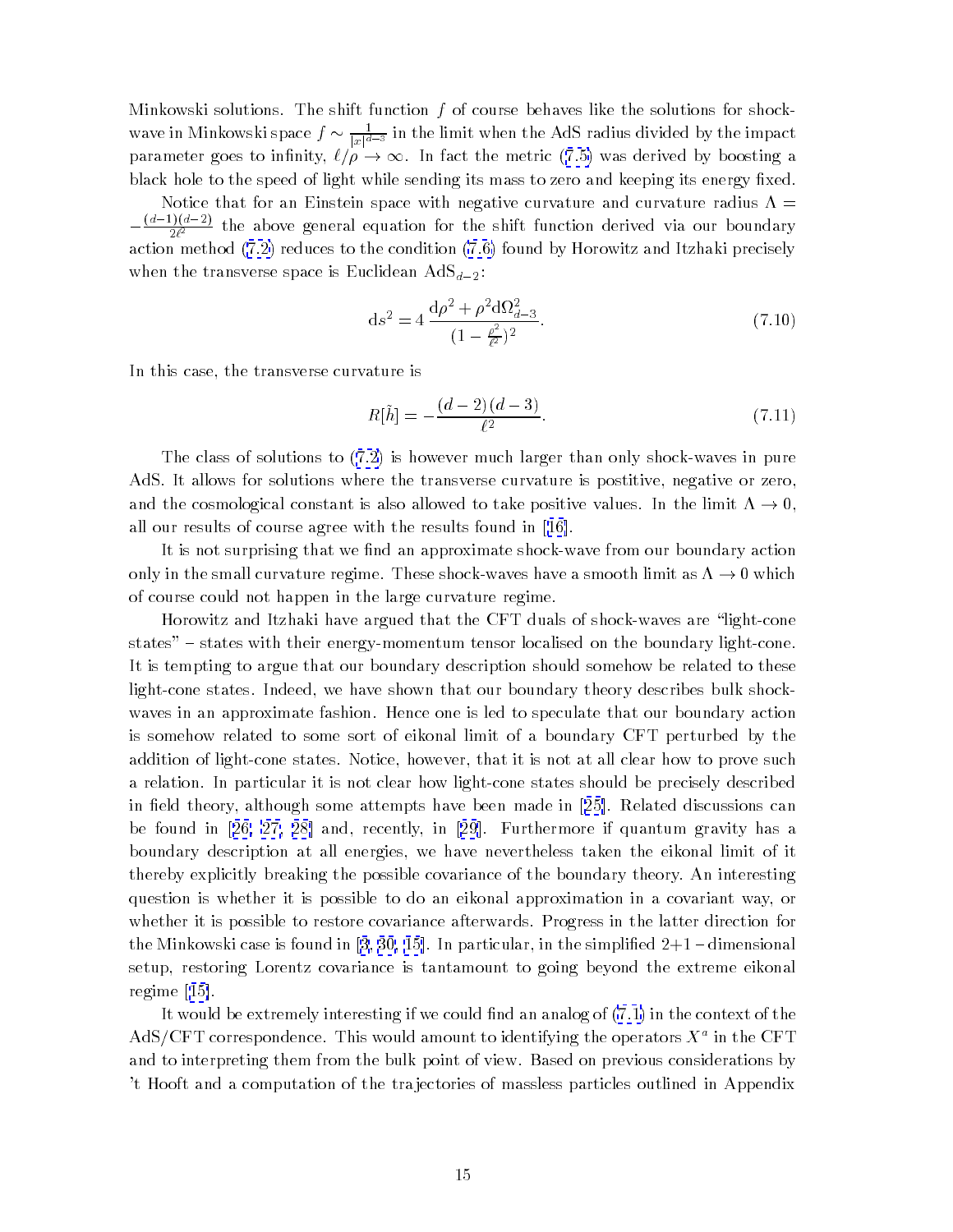<span id="page-16-0"></span>[C](#page-24-0), they are expected to correspond to the positions of colliding particles, however a careful analysis is required in order to prove this. This could most easily be done using the techniques in [\[31\]](#page-27-0) where boundary sources and operators are related to the coefficients of the perturbative expansion of bulk fields.

### 7.1 Boundary description of scalar fields in an AdS-shock-wave background

So far we have discussed single particles in an AdS background and interactions between quantum mechanical particles by means of shock-waves. One would however be ultimately interested in considering second quantised fields that interact gravitationally. In flat space, computing an S-matrix and extracting from it the amplitude for scattering between massless particles is a relatively straightforward task even if the interactions are gravitational [\[20](#page-27-0), [3](#page-26-0)]. In AdS, however, things are much more complicated due to the presence of the timelike boundary and the impossibility to separate wavepackets. These problems can be sidestepped by imposing appropriate boundary conditions on the fields and ensuring that the S-matrix is unitary [\[32\]](#page-27-0). However, this is not possible for all the modes, and in the context of the AdS/CFT correspondence we are interested in considering both normalisable and non-normalisable modes. For other discussions of the AdS S-matrix, see [\[26](#page-27-0), [27, 28\]](#page-27-0). In this paper we will not consider this issue, but rather concentrate on the CFT duals of scalar fields with generic boundary conditions.

As a first step towards considering the full quantum mechanics of scalar fields interacting gravitationally in AdS, we consider scalar fields on an AdS-shock-wave background. We concentrate on conformally coupled scalar fields. These have the nice property that their equation of motion is invariant under Weyl rescalings, up to a certain weight. The Klein-Gordon equation for these fields is

$$
\left(\Box_G - \frac{d-2}{4(d-1)} R[G]\right) \phi(y) = 0, \qquad (7.12)
$$

and so in the AdS-shock-wave background they have mass  $m^2 = -\frac{a^2-1}{4\ell^2}$ . Note that in this subsection we use the convention of the  $AdS/CFT$  correspondence for which the boundary of the space-time is d-dimensional.

We perform a conformal transformation by which we remove the double pole of the metric:

$$
\mathrm{d}s^2 = G_{\mu\nu} \,\mathrm{d}y^\mu \mathrm{d}y^\nu = \frac{1}{\Omega(y)^2} \,\bar{G}_{\mu\nu} \mathrm{d}y^\mu \mathrm{d}y^\nu,\tag{7.13}
$$

G being the AdS-shocwkave metric ([7.5](#page-14-0)). The Klein-Gordon equation transforms into

$$
\bar{\Box}\,\bar{\phi}(y) = 0,\tag{7.14}
$$

calculated in the inctile  $G_{\mu\nu}$ , and

$$
\bar{\phi}(y) = \Omega^{\frac{1-d}{2}} \phi(y). \tag{7.15}
$$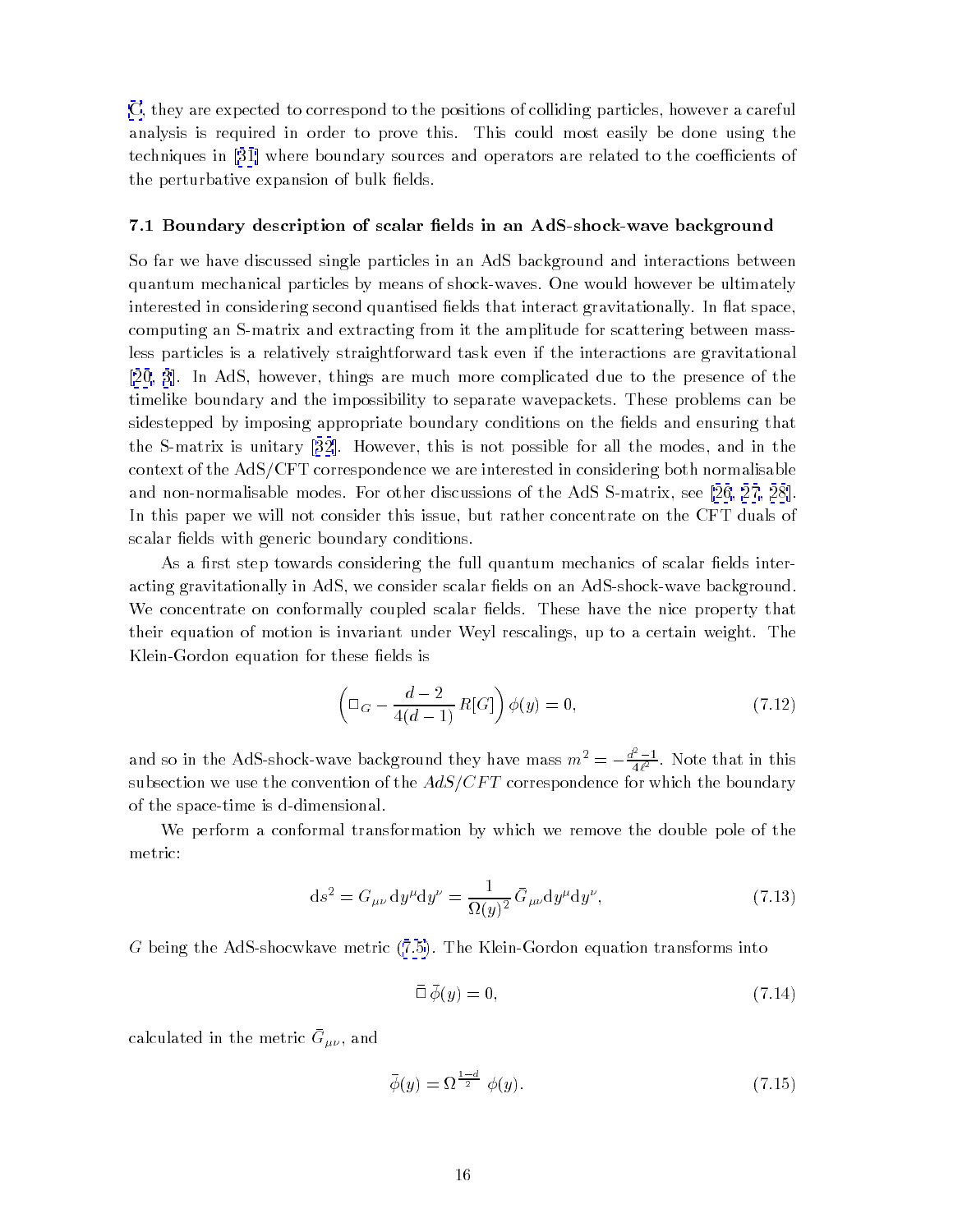<span id="page-17-0"></span>There is no curvature term in (1.14) because  $R[G] = 0$ . For the metric  $g_{\mu\nu}$ , the Laplacian factorises into a flat piece plus a shock-wave part,

$$
\overline{\Box}\,\overline{\phi}(y) = \eta^{\mu\nu}\partial_{\mu}\partial_{\nu}\overline{\phi}(y) - p\,\delta(u)\,F(\rho)\,\partial_{v}^{2}\overline{\phi}(y) = 0. \tag{7.16}
$$

Equation  $(7.16)$  is difficult to solve in general due to the transverse derivatives but it can be readily solved in the eikonal approximation. A simple plane-wave solution is given by

$$
\phi(y) = \Omega(y)^{\frac{d-1}{2}} \exp[ikv + ikp \theta(u) F(\rho)], \qquad (7.17)
$$

as one would expect from a computation of trajectories: the only effect of the shock-wave is a shift of the wave function over a distance given by the shift. The full solution gives, in the eikonal approximation,

$$
\phi(y) = \Omega(y)^{\frac{d-1}{2}} \int d^d k \, a(k) \, e^{ipk \theta(u) F(\rho) + ik_{\mu} y^{\mu}} + \text{c.c.}, \tag{7.18}
$$

where  $\kappa_{\mu}^{\ast}=0$ . Note that this sense of eikonal approximation is the same as in previous sections - all transverse derivatives are set to zero.

To interpret this classical field from the CFT point of view, it is easiest to go to Poincare co-ordinates where the boundary is at  $r = 0$ . The above field then has the following expansion [\[31\]](#page-27-0)

$$
\phi(r,x) = r^{\frac{d-1}{2}} \phi_0(x) + \cdots \tag{7.19}
$$

as it approaches the boundary. This is the expected behaviour for a field of mass  $m^2 =$  $-\frac{a^2-1}{4\ell^2}$  interpreted as the source or as the dual operator.

For  $-d^2/4 < m^2 < -d^2/4 + 1$ , which includes the case at hand, there are two independent modes which give two possible quantisation schemes in AdS. Klebanov and Witten have argued [\[33\]](#page-27-0) that the existence of two independent modes for fields in this mass range implies the existence of two conformal field theories dual to the same bulk metric. These are called the  $\Delta_+$  and the  $\Delta_-$ -theory. In the  $\Delta_+$ -theory, the lowest-order in r mode,  $\phi_0$ , has the usual interpretation as an external source that couples to an operator  $O(x)$  of conformal dimension  $\Delta_+$ , whereas  $\varphi(x)$  (which appears at order  $\Delta_-$ ) is related to the expectation value of  $O(x)$ . In the  $\Delta$ -theory, on the other hand,  $\phi_0$  is interpreted as an expectation value whereas  $\varphi$  is the source. Both theories are related by a Legendre transformation. The case  $\Delta_+ = \Delta_-$  is special and corresponds to the tachyon of minimal mass.

Let us consider the  $\Delta_{+}$ -theory, where  $\phi_0$  corresponds to an operator of dimension  $\Delta = \frac{2}{2},$ 

$$
\langle O(x) \rangle = -\phi_0(x). \tag{7.20}
$$

The expression for  $\phi_0$  can be obtained from (7.18). Notice that as  $r \to 0$  the step function approaches  $\theta(u) \to \theta(\frac{v-x}{t})$ . This means that the operator  $O(x)$  has different expectation tvalues on either side of the light-cone,  $|t| > |\vec{x}|$  and  $|t| < |\vec{x}|$ , and furthermore there is a reflection as  $t \to -t$ . The operator acquires a certain "dressing" inside the light-cone. In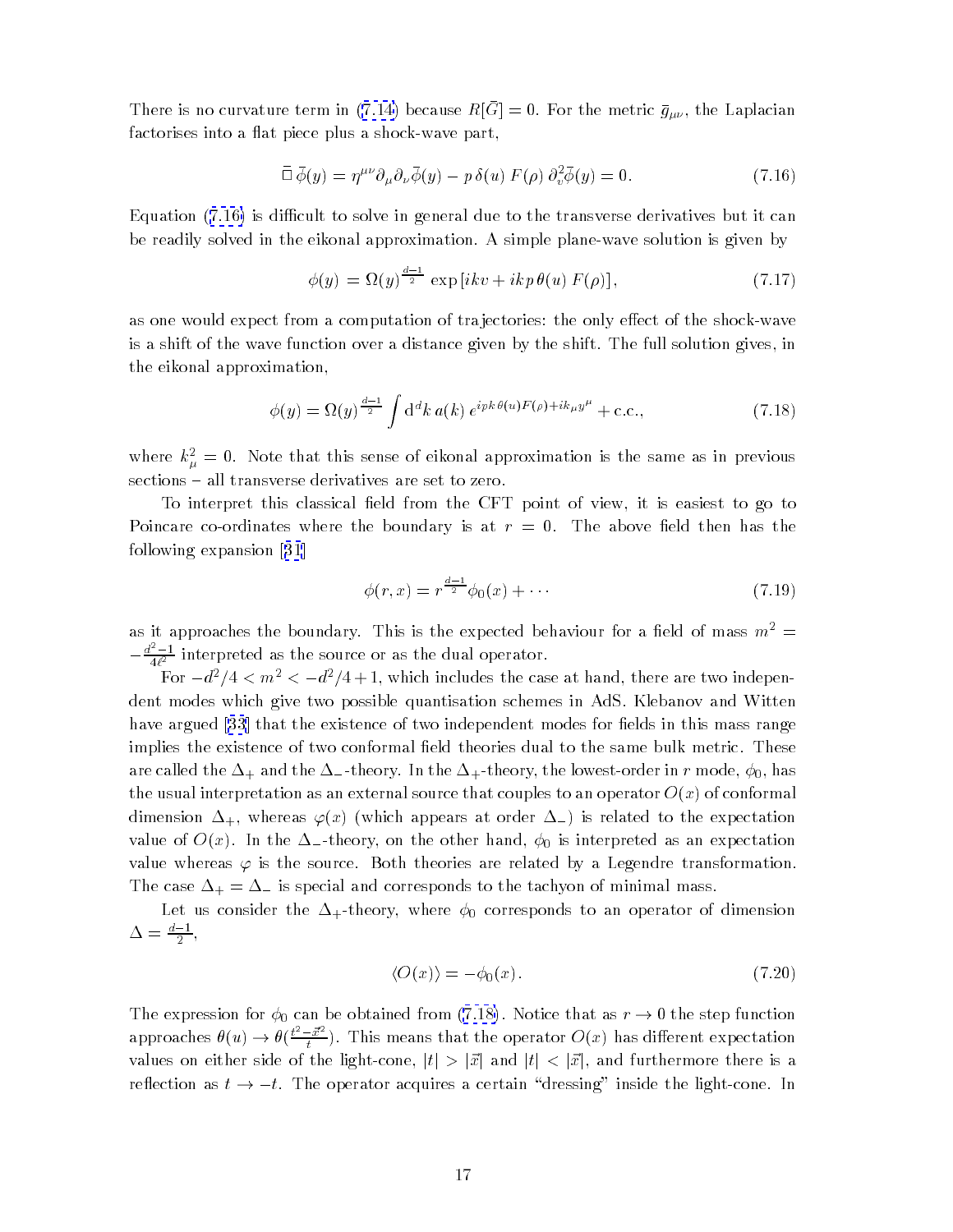the  $\Delta$ -theory, where  $\phi_0$  is interpreted as a source for  $O(x)$ , we see that the effect of the shock-wave is to introduce an explicit time-dependence in the source.

As pointed out in [\[7\]](#page-26-0) shock-waves in AdS correspond to states with a stress-energy tensor concentrated on the light cone. We have found that when we also turn on a source for an operator of dimension  $\Delta = \frac{2\pi-1}{2}$  in the background of these light-cone states, the operator aquires different values on either side of the light-cone. Elaborating this a little bit further along the lines of [\[34\]](#page-27-0) let us add that there is a map between the creation and the annihilation operators of the field  $\phi$  and the composite operators in terms of which  $O(x)$  is expanded. This however assumes a well-defined field theory for the scalar field  $\phi$ in AdS, which we certainly have not constructed here (see however [[32, 35\]](#page-27-0)). One has to find a complete set of operators that generate the Hilbert space of the boundary theory and that have a well-defined inner product. This imposes additional conditions on the solutions ([7.18\)](#page-17-0) for them to be normalisable, like the quantisation of the frequencies. It would be most interesting to work out all these details, and to have an explicit field theory realisation of these phenomena.

The next step would be to consider gravitationally interacting fields in this AdS background. In reference  $[36]$  $[36]$  it was shown that fields interacting by means of shock-waves on a black hole horizon satisfy an exchange algebra, of the form:

$$
\phi_{\text{out}}(y)\phi_{\text{in}}(x) = \exp\left[i f^{ab}(|x-y|)\frac{\partial}{\partial x^a}\frac{\partial}{\partial y^b}\right]\phi_{\text{in}}(x)\phi_{\text{out}}(y),\tag{7.21}
$$

where  $f^* = e^* f$ . Here the non-commutativity of the neigs was ascribed to the nuctuations of the horizon due to in-coming and out-going shock-waves. In reference [[37\]](#page-28-0), an alternative derivation of this exchange algebra is given for Minkowski space. The derivation does not use the presence of a horizon, but only the fact that creation operators create particles that carry shock-waves with them and thus produce shifts on the back-ground space-time. This is closely related to the form ([7.18\)](#page-17-0) of the solutions of the Klein-Gordon equation, which up to a conformal factor is the same in AdS and in Minkowski space. Therefore it seems reasonable to expect that a similar kind of non-commutative behaviour is to be found in AdS. It would be interesting to interpret this in terms of operators in the CFT. Notice however that when performing such a derivation one can no longer ignore the problem of correct quantisation of fields in AdS.

It seems likely that yet another way to derive the algebra (7.21) is by coupling our boundary action not to point particles but to scalar fields whose energy-momentum tensor is concentrated mainly in the longitudinal space.

It is interesting to note that shock-wave solutions are exact solutions of string theory. Indeed, in [\[38\]](#page-28-0) it has been shown that shock-wave backgrounds are solutions to all orders in the sigma-model perturbation theory. In [\[7\]](#page-26-0), it was shown also that the AdS shock-wave does not receive any  $\alpha'$ -corrections using a geometrical argument [\[39](#page-28-0), [40](#page-28-0)]. The argument uses the fact that all scalar combinations that can be formed from the contribution to the Riemann tensor due to the shock-wave vanish. Thus, corrections to the supergravity action can only come from the AdS part of the metric, but these are known to vanish. Thus, shockwaves are among the few known examples of exact backgrounds of string theory. Another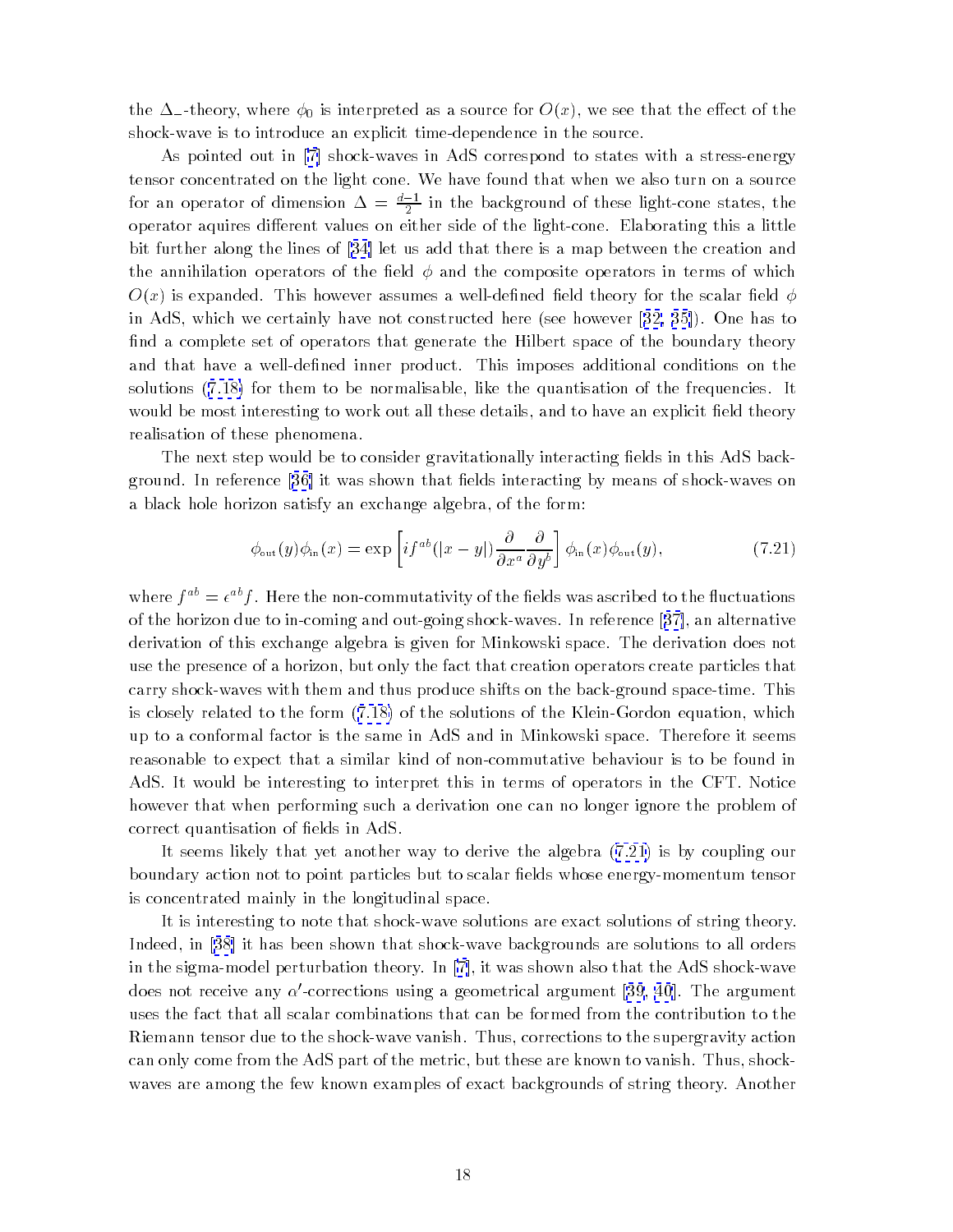interesting fact is that the amplitude computed by 't Hooft agrees, at large distances, with the amplitude of a free string in the shock-wave background generated by another string. So, the shock wave can be regarded as a non-perturbative effect coming from the resummation of flat-metric string contributions [[14,](#page-26-0) [41](#page-28-0)]. At small distances, however, the string amplitudes do not exhibit the singular behaviour of the point particle case. Let us however point out that to our knowledge no amplitude valid beyond the eikonal regime has been computed so far for the point particle case, and so there is not much one can conclude from the discrepancy.

### 8. Comments and conclusions

Our analysis is a semi-classical analysis in the sense that we have setup a path-integral involving  $S_{\parallel}$  that in addition involves only the fluctuations with insertion of fields all taking place on the boundary. Thus we have actually constructed a general proof of a particular form of holography – that corresponding to interactions of massless particles via gravitational shock-wave dynamics encoded in a theory of 
uctuations on the boundary.

We would like to point out that our derivation requires no specific gauge choice. This agrees with [\[1\]](#page-26-0) though not with the earlier paper [\[11\]](#page-26-0). However we do impose the requirement on our metric that it is of an approximately  $2 + (d - 2)$  block-diagonal form with small off-diagonal components  $h_{i\alpha}$ . We have seen that in the course of our construction it was indeed very important to retain the small o-diagonal higher the small o-diagonal higher the small o-diagonal higher the small o-diagonal higher the small o-diagonal higher the small o-diagonal higher the small o-diago  $t = t$  and we see that the constraint Ri was derived and which was derived and which was of importance to remove all bulk  $\Gamma$ terms in the theory.

The fact that in this eikonal limit the theory becomes holographic in the sense described above is due not *only* to the fact that we treat essentially as a classical background the transverse metric but also to the crucial fact that one has an additional constraint to impose. As already remarked this constraint arises from the linear 
uctuations in hi at order  $\epsilon$  – in the rescaled action and is therefore associated to small on-diagonal pieces of the metric. In the end there is therefore no complete decoupling of transverse and longitudinal components of the metric as they are times of the metric as they are trivial constraint  $\alpha$  = 0.01  $\alpha$  = 0.01  $\alpha$  = 0.01  $\alpha$  = 0.01  $\alpha$  = 0.01  $\alpha$  = 0.01  $\alpha$  = 0.01  $\alpha$  = 0.01  $\alpha$  = 0.01  $\alpha$  = 0.01  $\alpha$  = 0.01  $(6.6).$  $(6.6).$  $(6.6).$ 

An alternative approach to high energy scattering has been advocated by Amati, Ciafaloni and Veneziano [[14\]](#page-26-0). Using the regularized effective lagrangian proposed by Lipatov [[42\]](#page-28-0) they constructed an eikonal S-matrix that resums all semiclassical terms coming from the superstring approach. Their relevant gravitational degrees of freedom are the longitudinal modes and their "intermediate component". This is indeed reminiscent of the splitting discussed here into transverse and longitudinal modes. The difference lies in the fact that the intermediate component is momentum dependent (thus not purely transverse to the incoming beam) inducing a non-locality in the effective vertices. Complete decoupling as in the Verlinde case can be achieved in what they call the non-interacting limit. Our analysis suggests that the non-interacting limit cannot simply be taken without also taking into account precisely the off diagonal pieces.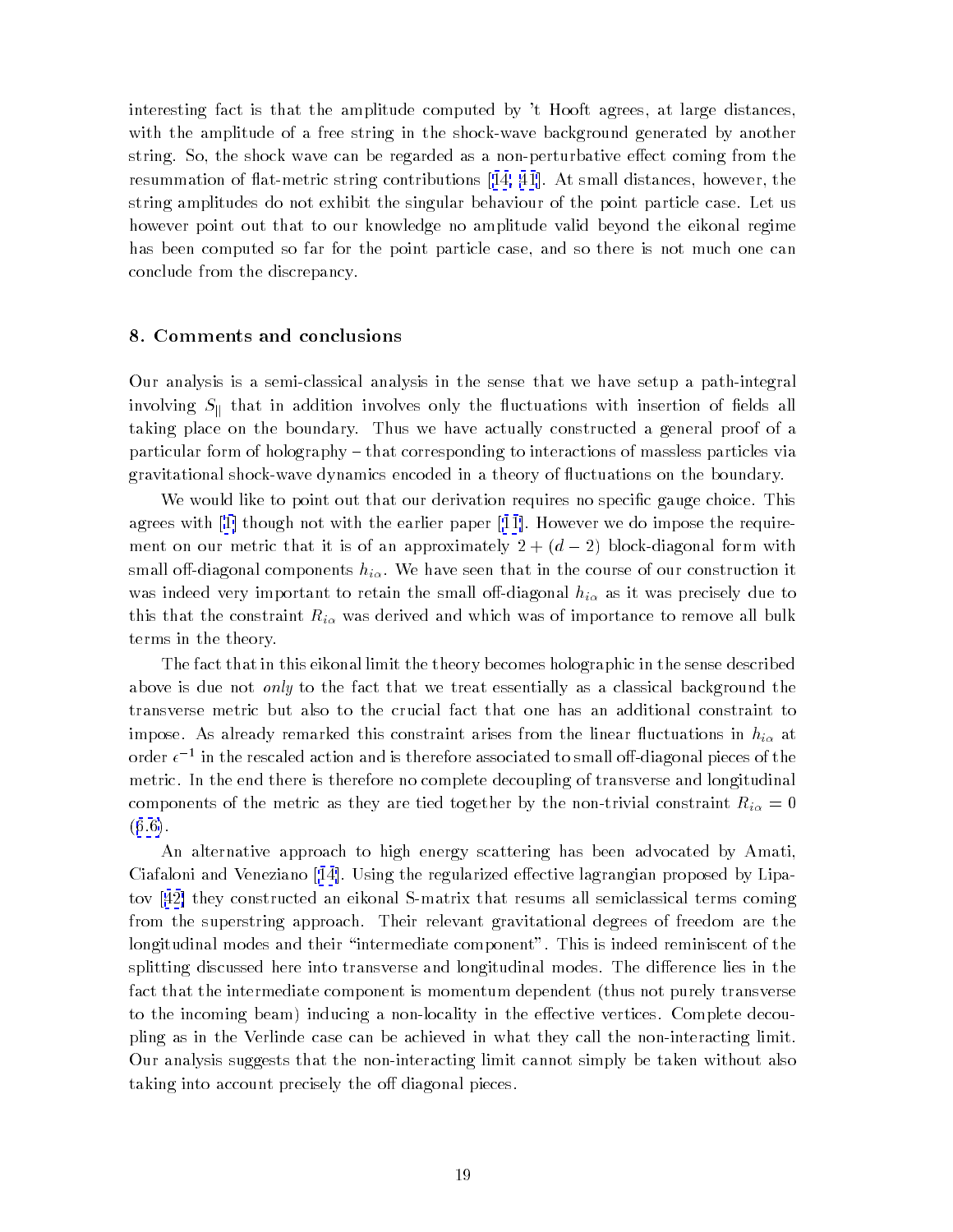The off-diagonal constraint essentially restricts the variations of our solutions in the transverse directions. This is where the dependence on the transverse direction is really taken into account. If follows that to effectively obtain a boundary theory one simply imposes this constraint on the transverse dynamics. We could rephrase the state of affairs by saying that Einstein gravity in the eikonal is a topological theory on a two-dimensional manifold embedded in d dimensions, provided some constraints are imposed on the "lapse function" V which allows one to move from one plane to another by means of transverse deformations.

A certain similarity in the imposure of constraints on the deformations in the transverse directions is reminiscent of Bousso's [\[24\]](#page-27-0) idea of holographic screens. In Bousso's case the projection of the information is controlled by the Raychauduri equation of classical general relativity. The latter describes the focussing properties of geodesics and a specific set of rules and terminology is introduced to define an appropriate notion of screen. In particular the Raychauduri equation describes the change along light-like geodesics of the expansion  $\theta,$ 

$$
\theta = \frac{dA}{d\lambda} \tag{8.1}
$$

where  $A$  is the cross-sectional area defined by a set of geodesics nearby to the geodesic with affine parameter  $\lambda$  [\[43](#page-28-0), [44\]](#page-28-0). Screens are placed at submanifolds perpendicular to the geodesics at the point where the expansion changes from increasing to decreasing. These and similar considerations match indeed with the idea of the holographic principle realized by means of a holographic projection. When one examines propagation on a classical background, as in our case, geodesics are not any more straight lines because of gravity and this has of course consequences when one wants to project onto a boundary. The result of this pro jection in general is a non-trivial boundary theory. We would like to point out that the translation of these *classical* bulk fluctuations into a projected description from the brane point of view is at the moment pretty much unclear despite some recent attempts [\[26](#page-27-0), [27\]](#page-27-0).

We also recall that as stressed by 't Hooft the gravitational interactions close to the horizon of a black hole or more generally at high energies are precisely described by shock wave configurations associated to boosted particles. They have non trivial backreaction effects, bringing about a shift in the geodesics of the outgoing particles which induces a form of non-commutativity at the quantum level. This has been observed in the analysis of [\[1\]](#page-26-0) and similarly occurs here in the particular subset of cases considered for which the boundary action is quadratic.

Throughout the paper we have worked with the Einstein-Hilbert action without including higher curvature corrections. However our method is perfectly applicable for these higher order terms too, and in fact considering them is important when the energy is increased above  $1/\ell_{\rm Pl}$ . When embedding our theory in a specific string theory, one also has to include additional matter fields. Notice, however, that for the case  $d=5$  it should be straightforward to embed our results in string theory by condidering backgrounds with a constant dilaton and a covariantly constant self-dual 5-form compactied for example on an 5 °. I his is left for future research.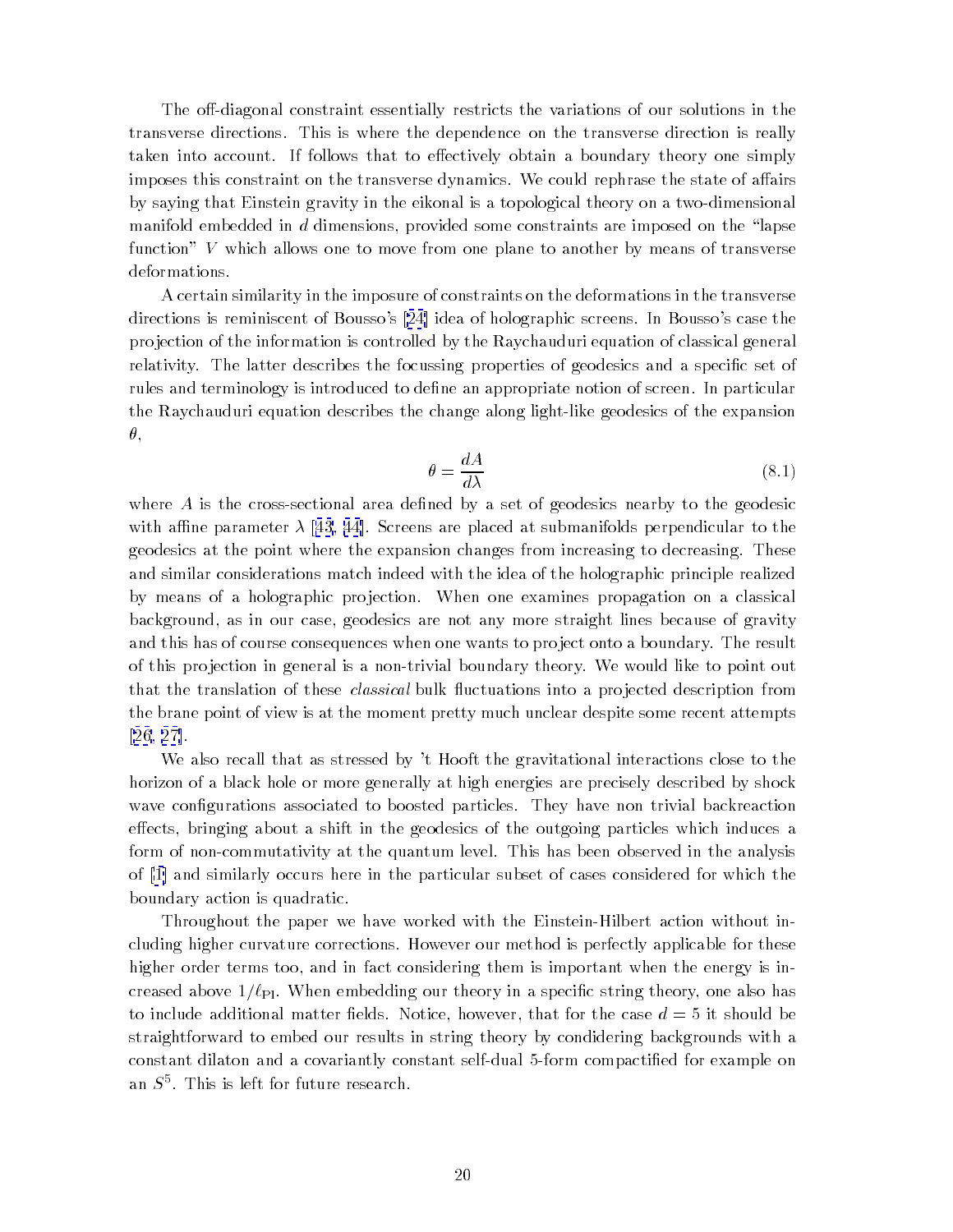### 9. Acknowledgements

We would like to thank C. Bachas, V. Balasubramanian, M.Blau, J. de Boer, L. Cornalba, S. Giddings, S. Itzhaki, D. Kabat, S-J. Rey, G. Thompson and E. and H. Verlinde for discussions, and especially G. 't Hooft for his continued interest and critical reading of the manuscript. G. A. warmly thanks the Spinoza Institute and ENS Paris for kind hospitality during this work. G.A. and M.O'L. are partially supported by the EEC under RTN program HPRN-CT-2000-00131. G.A. is also supported in part by MURST. M.O'L. was also supported by the grant Pionier Verlinde in the initial stages of this work. S. de Haro would like to thank Soo-Jong Rey and the string theory group at Seoul National University for hospitality during part of this work. The work of SdH has been partially supported by the grant BK2000.

### A. Scaling of curvature

In this section we give the details of the final rescaled (up to lowest order in  $h_{i\alpha}$ , all orders in ) ricci tensor riggs recommended the expansion  $\mathbb{R}^n$  check the expansion of the Einstein-Hilbert action. Higher orders in  $n_{i\alpha}$  (quadratic at 1/ $\epsilon$  and at  $\epsilon$  ) are not necessary as we are not going to consider the 
uctuations of the metric.

$$
R_{\alpha\beta} \rightarrow \epsilon^0 (R_{\alpha\beta} - \frac{1}{2} \nabla_{\beta} (g^{ik} \partial_{\alpha} g_{ik}) - \frac{1}{4} g^{ij} \partial_{\alpha} g_{kj} g^{km} \partial_{\beta} g_{im})
$$
  
+ 
$$
\epsilon^2 (-\frac{1}{2} \nabla_i (g^{ij} \partial_j g_{\alpha\beta}) - \frac{1}{4} g^{\gamma \rho} \partial_i g_{\gamma \rho} g^{ij} \partial_j g_{\alpha\beta}
$$
  
+ 
$$
\frac{1}{4} g^{\gamma \rho} \partial_k g_{\beta \rho} g^{ki} \partial_i g_{\alpha \gamma} + \frac{1}{4} g^{\gamma \rho} \partial_k g_{\alpha \rho} g^{ki} \partial_i g_{\beta \gamma})
$$
(A.1)

The leading term in Rigg is at 2000 to 2000 in high which is already successful for our purposes such as it is always multiplied by  $n_{i\alpha}$  in the action and this term arises at order  $\epsilon^-$ 

$$
R_{i\alpha} \rightarrow \epsilon^0 \left(\frac{1}{2} \nabla_\beta (g^{\beta \rho} \partial_i g_{\alpha \rho}) - \frac{1}{2} \nabla_\alpha (g^{\beta \rho} \partial_i g_{\beta \rho}) + \frac{1}{2} \nabla_k (g^{kj} \partial_a g_{ij})\right) - \frac{1}{2} \nabla_i (g^{kj} \partial_\alpha g_{kj}) + \frac{1}{4} g^{\gamma \rho} \partial_i g_{\alpha \rho} g^{kj} \partial_\gamma g_{kj} + \frac{1}{4} g^{km} \partial_\alpha g_{im} g^{\gamma \beta} \partial_k g_{\gamma \beta} - \frac{1}{2} g^{\beta \rho} \partial_\rho g_{ik} g^{kj} \partial_j g_{\alpha \beta}
$$
\n(A.2)

 $R_{ij}$  is identical to  $R_{\alpha\beta}$  under the interchange of Greek and Roman indices and  $\epsilon\to\epsilon^{-1}.$ 

$$
R_{ij} \rightarrow \epsilon^{-2} \left(-\frac{1}{2} \nabla_{\alpha} (g^{\alpha \beta} \partial_{\beta} g_{ij}) - \frac{1}{4} g^{km} \partial_{\alpha} g_{km} g^{\alpha \beta} \partial_{\beta} g_{ij}\right.+ \frac{1}{4} g^{km} \partial_{\gamma} g_{jm} g^{\gamma \alpha} \partial_{\alpha} g_{ik} + \frac{1}{4} g^{km} \partial_{\gamma} g_{im} g^{\gamma \alpha} \partial_{\alpha} g_{jk}\right)+ \epsilon^{0} (R_{ij} - \frac{1}{2} \nabla_{j} (g^{\alpha \gamma} \partial_{i} g_{\alpha \gamma}) - \frac{1}{4} g^{\alpha \beta} \partial_{\alpha} g_{\gamma \beta} g^{\gamma \rho} \partial_{j} g_{\alpha \rho})
$$
(A.3)

The exterior curvature part of the  $\rm Einstein-Hilbert$  action is

$$
S = \frac{1}{\ell_{\rm Pl}^{d-2}} \int \sqrt{K} \nabla_{\mu} n^{\mu} \tag{A.4}
$$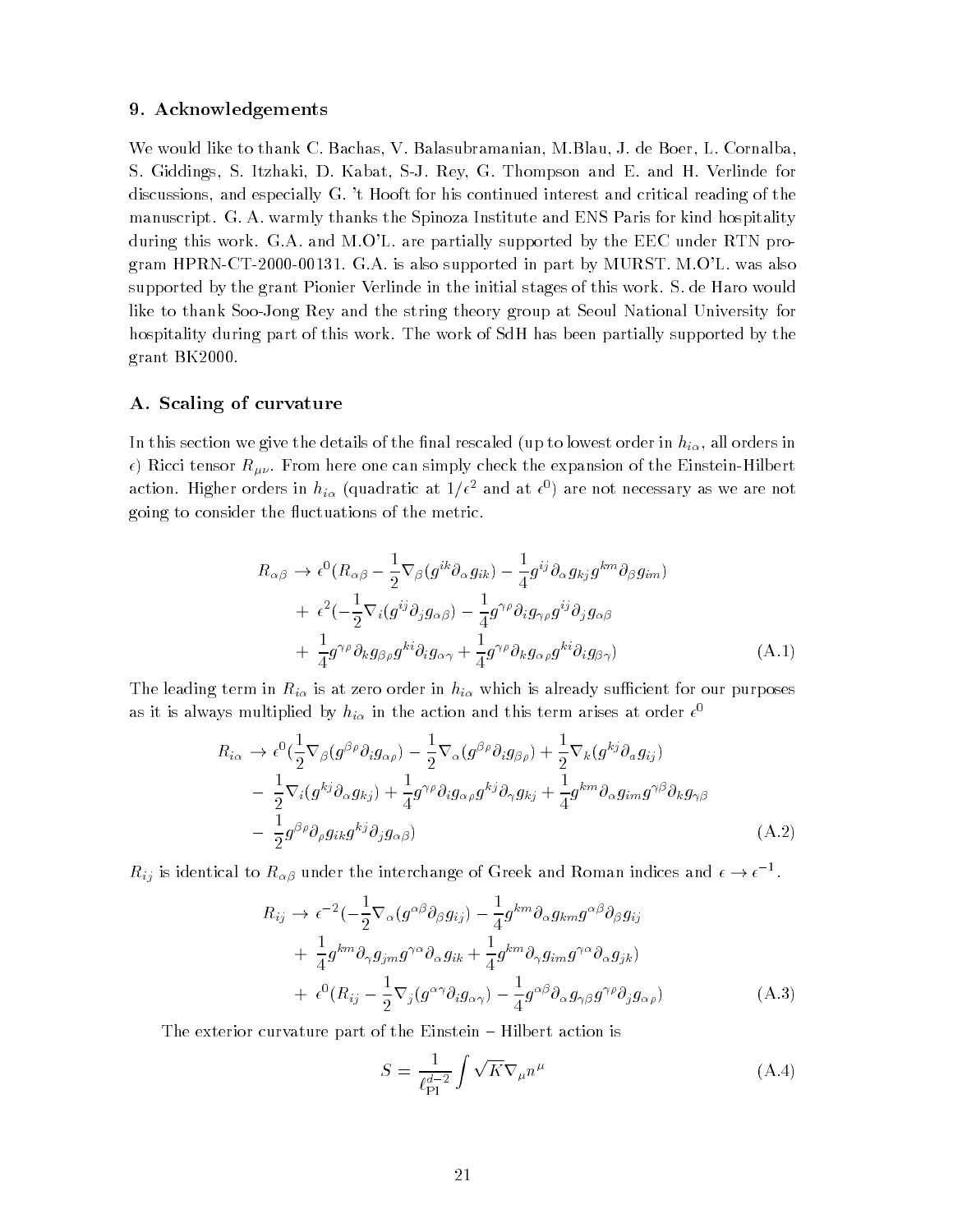K is the boundary metric which under rescaling is multiplied by  $\ell_{\parallel}^{\alpha} \ell_{\perp}^{n-\alpha}$  . The normal  $n$  will have a non-zero component only in the direction perpendicular to the boundary, parallel to the longitudinal scattering plane. Thus as the longitudinal metric scales with  $\iota_{\bar{0}}$  the normalisation condition for n implies that it will also scale with  $\iota_{\|}$ . Thus,

$$
\nabla_{\mu} n^{\mu} = \frac{\nabla_{\alpha} n^{\alpha}}{\ell_{\parallel}} + \frac{\nabla_{i} n^{i}}{\ell_{\perp}}.
$$
\n(A.5)

The exterior curvature term of the action becomes

$$
\epsilon^{d-4} S_{\partial M} = \frac{1}{\epsilon^2} \int \sqrt{K} \nabla_\alpha n^\alpha + \frac{1}{\epsilon} \int \sqrt{K} \nabla_i n^i.
$$
 (A.6)

As claimed in the text there is no additional contribution to the boundary action coming from the exterior curvature.

### B. Classical solutions

ka kacamatan ing Kabupatèn Kabupatèn Kabupatèn Kabupatèn Kabupatèn Kabupatèn Kabupatèn Kabupatèn Kabupatèn Ka

In this appendix we give some more details on how to solve the equations of motion for the background, coming from the  $\frac{1}{\epsilon^2}$  part of the action.

We rewrite the action ([3.4](#page-5-0)) in the following form (now concentrating on the twodimensional covariant part),

$$
S = -\frac{1}{2} \int \sqrt{-g} \left( g^{\alpha \beta} \partial_{\alpha} \phi \partial_{\beta} \phi + \Lambda \phi^2 - \frac{1}{2} \phi^2 R[g] \right). \tag{B.1}
$$

This action belongs to the class of actions considered in [[6\]](#page-26-0), with Lagrangian of the form

$$
L = \sqrt{-g} \left( g^{\alpha \beta} \partial_{\alpha} \phi \partial_{\beta} \phi - \lambda \phi^{2k} - Q \phi^2 R[g] \right), \tag{B.2}
$$

with the obvious values  $k = 1, \lambda = -\frac{\lambda^2}{2(d-3)}\Lambda, Q = \frac{\lambda^2}{4(d-3)}$ .

As argued in the main text, we consider static metrics of the form [\(3.7](#page-6-0)). The lagrangian (with  $k = 1$ ) then reduces to the particle Lagrangian

$$
L = \frac{1}{g} \left( e \phi'^2 - 4Q e' \phi \phi' \right) - \lambda g e \phi^2.
$$
 (B.3)

The prime denotes derivatives with respect to x. It is obvious that the field  $g$  does not contribute to the dynamics - the equation of motion for  $g$  is simply an expression of reparameterization invariance in the spatial co-ordinate. In fact, all the g-depenence disappears from the equations of motion if we dene a new variable r =  $\int_0^x {\rm d} x' \, g(x')$ . We then get

$$
-2Q\frac{\ddot{e}}{e} + \frac{\dot{\phi}\dot{e}}{\phi} + \frac{\ddot{\phi}}{\phi} + \lambda = 0
$$
  

$$
\frac{\ddot{\phi}}{\phi} + \left(1 + \frac{1}{4Q}\right)\left(\frac{\dot{\phi}}{\phi}\right)^2 - \frac{\lambda}{4Q} = 0
$$
  

$$
\frac{\dot{\phi}}{\phi}\left(\frac{\dot{\phi}}{\phi} - 4Q\frac{\dot{e}}{e}\right) + \lambda = 0,
$$
 (B.4)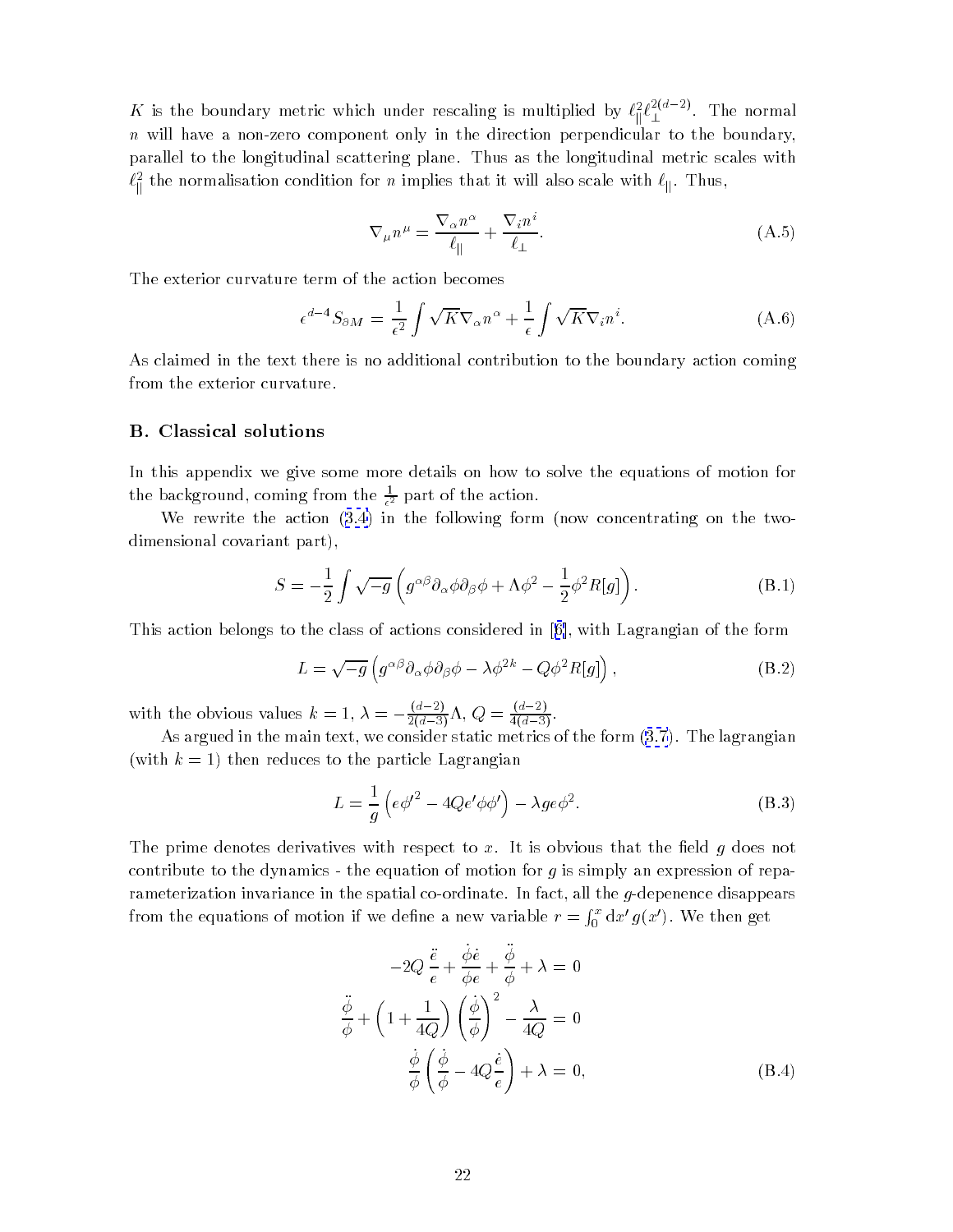and the dots denote derivatives with respect to r.

Substituting this solution one has for the curvature

$$
R[g] = -2a^2 \left[ 1 + \frac{3\gamma}{4Q} + \frac{\gamma(\gamma - 4Q)}{16Q^2} \left( \frac{A - Be^{-2ar}}{A + Be^{-2ar}} \right)^2 \right]
$$
(B.5)

where

$$
a^2 = \frac{\lambda}{4Q\gamma}.\tag{B.6}
$$

We see from (B.5) that among various solutions we also have the case in which the curvature is constant if either  $A = 0$  or  $B = 0$ .

Since both cases differ only by a coordinate transformation, we choose  $B = 0$ . The longitudinal metric graduate  $\mathcal{L}$  is the set of the number of the number of the number of the number of the number of the number of the number of the number of the number of the number of the number of the number of t

$$
ds^{2} = -(aCA^{q})^{2}e^{2aqr}dt^{2} + dr^{2}.
$$
 (B.7)

where

$$
q = 1 + \frac{\gamma}{4Q} \tag{B.8}
$$

This is indeed the  $AdS_2$  metric with the proper warp factor growing linearly in the radial coordinate. Our coordinates, however, do not cover the whole of AdS. One finds global coordinates by defining

$$
e^{aqr} = \cos \rho, \tag{B.9}
$$

where  $0 \leq \rho \leq \pi/2$ .

The curvature  $R[g] = -\frac{2\pi}{e}$  obviously simplifies and becomes

$$
R[g] = -\frac{\lambda(4Q + \gamma)}{8Q^2\gamma} \tag{B.10}
$$

Furthermore, those solutions with  $A$  and  $B$  non-zero will be analogous in structure to  $AdS<sub>2</sub>/Schwarzschild geometries, though the metric will have a different functional form$ due to the presence of the non-trivial scalar field. The mass of the configuration will be proportional to B.

In  $d=3$  there are small modifications due to the appearence of several  $(d-3)$  factors in the general solutions. We can easily proceed here as follows. The one-dimensional form of the action is:

$$
L = \frac{e'\phi^{2'}}{g} - \Lambda eg\phi^2,\tag{B.11}
$$

and so the equations of motion reduce to

$$
\ddot{\phi}^2 + \Lambda \phi^2 = 0
$$
  
\n
$$
\ddot{e} + \Lambda e = 0
$$
  
\n
$$
\frac{\dot{\phi}^2 \dot{e}}{\phi^2 e} + \Lambda = 0,
$$
  
\n(B.12)

after reabsorbing the non-dynamical field  $g$  in the definition of the parameter  $r$ , as before.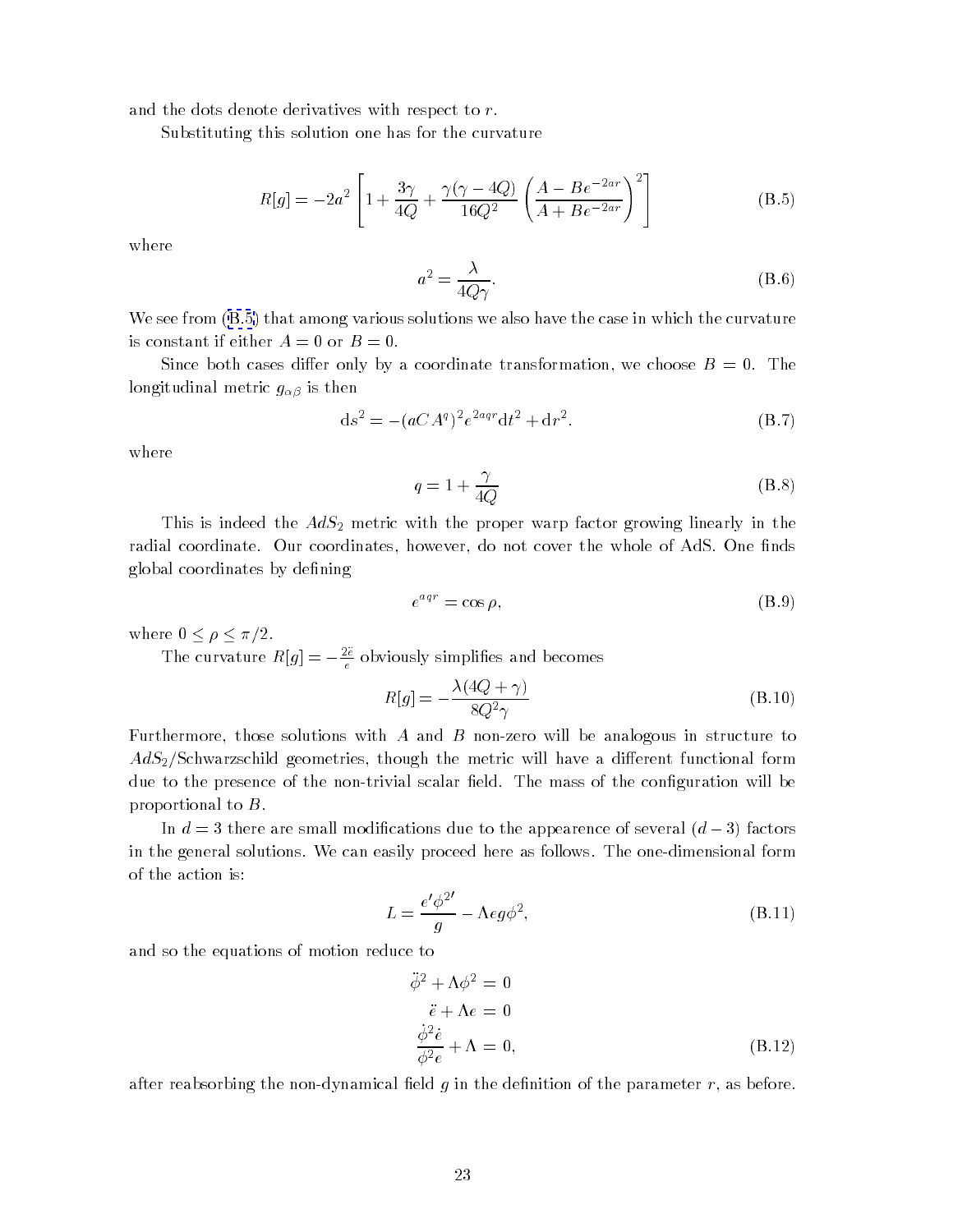### <span id="page-24-0"></span>B.1 Global structure of the solutions

The metric

$$
ds^2 = -e(r)^2 dt^2 + dr^2
$$
 (B.13)

has a horizon when  $e(r) = 0$ . There are two possible locations of this horizon, depending on the relative sign of the initial conditions A and B.

For  $B/A > 0$ ,  $e(r)$  has a simple zero. With the following rescalings of the coordinates,

$$
r = \sqrt{\frac{Q\gamma}{\lambda}} \log B/A + \eta
$$
  

$$
t = \frac{4Q\gamma}{C\lambda} (4AB)^{-\gamma/8Q - 1/2} \tau
$$
 (B.14)

the metric near the horizon is simply the Rindler space metric,

$$
ds^{2} = -\eta^{2} d\tau^{2} + d\eta^{2}, \qquad (B.15)
$$

and so locally the space is flat.

For  $B/A < 0$ , we rescale the coordinates as follows:

$$
r = \sqrt{\frac{Q\gamma}{\lambda}} \log |B/A| + \eta
$$
  

$$
t = (\frac{\lambda |AB|}{Q\gamma})^{-\gamma/8Q - 1/2}\tau,
$$
 (B.16)

and we find the metric

$$
\mathrm{d}s^2 = -\eta^{\gamma/2Q}\mathrm{d}\tau^2 + \mathrm{d}\eta^2\tag{B.17}
$$

with curvature  $K = -\frac{K(T-1)\epsilon}{8Q^2n^2}$ .

### C. Null geodesics in AdS and the stress-energy tensor

The stress-energy tensor induced by a massive particle travelling along a path  $\gamma$  described by the trajectory  $z^{\mu}(s)$  is given by

$$
T^{\mu\nu}(x) = -\frac{p}{\sqrt{-G(x)}} \int_{\gamma} ds \, \delta^d(x - z(s)) \, \dot{z}^{\mu} \dot{z}^{\nu}, \tag{C.1}
$$

with the usual normalisation for delta-functions.  $p$  is the momentum of the particle along the light-cone.

In order to be able to use  $(C.1)$  for practical purposes, one has to compute the trajectories  $z^{\mu}(s)$  with some boundary conditions. We will concentrate on trajectories of particles the momentum of which has components only in the v-direction, but it is a straightforward exercise to consider other cases.

It is well-known that the null geodesics of two conformally related space-times are the same up to a reparametrisation of the geodesic length. Therefore null tra jectories in the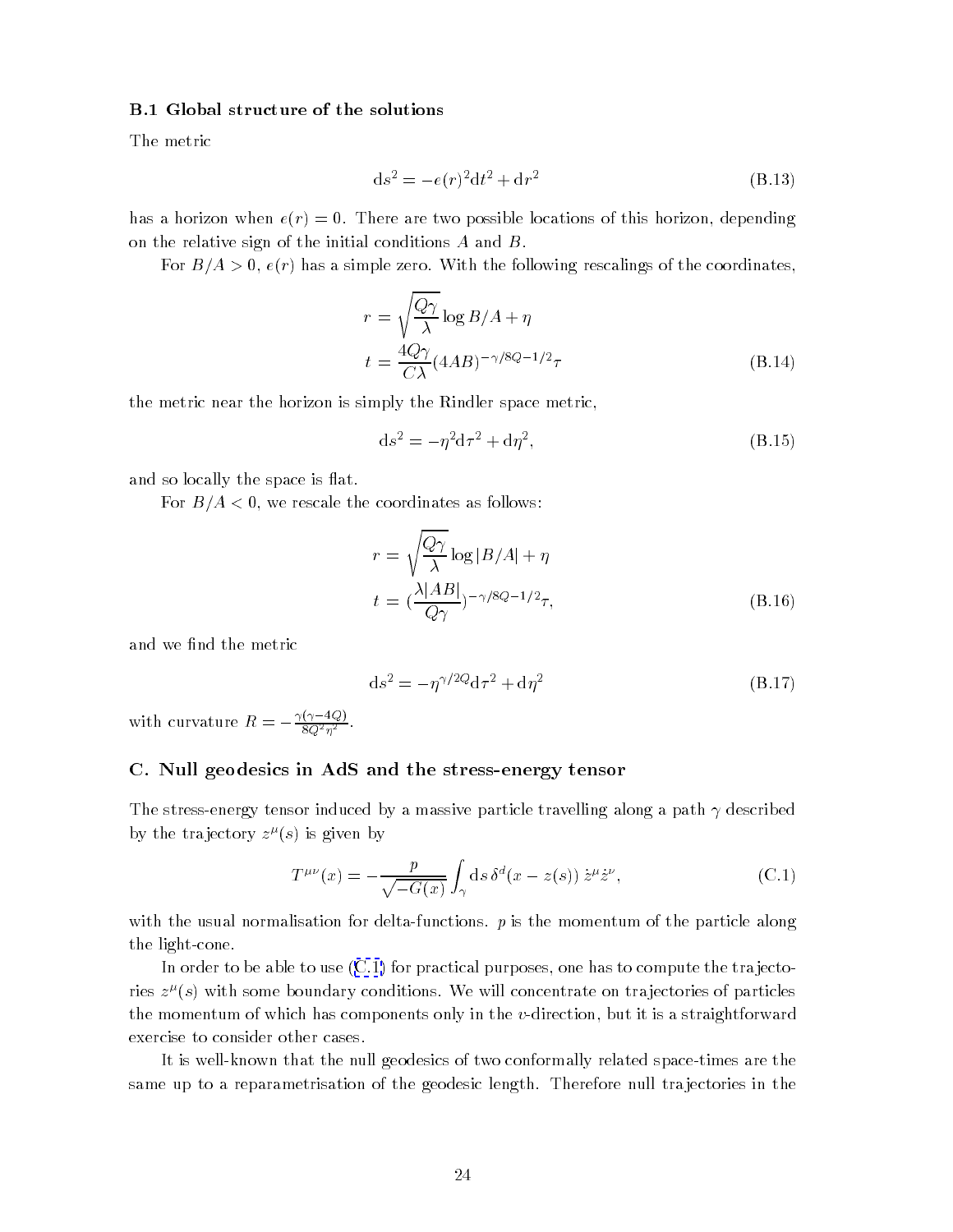above co-ordinates will take the same form as those in Minkowski space. It is nevertheless convenient for the computation of the stress-energy tensor to see explicitly how the affine parameter changes.

The geodesic equation and the mass-shell condition give

$$
\frac{\mathrm{d}}{\mathrm{d}\lambda} \left( \frac{\eta_{\mu\nu} \dot{z}^{\nu}}{\Omega^2} \right) = 2 \frac{\eta_{\mu\nu} z^{\nu} \mathcal{L}}{\ell^2 \Omega}
$$
\n
$$
\mathcal{L} = \frac{1}{\Omega^2} \eta_{\mu\nu} \dot{z}^{\mu} \dot{z}^{\nu} = 0. \tag{C.2}
$$

 $\mathcal L$  is the Lagrange density defined by the second of (C.2), and  $\lambda$  the affine parameter along the geodesic. These equations integrate to

$$
\eta_{\mu\nu} \dot{z}^{\nu} = v_{\mu} \Omega^2. \tag{C.3}
$$

 $v_\mu$  is a constant, lightlike vector satisfying  $\eta^{\mu\nu}v_\mu v_\nu=0$  to be determined by the boundary conditions. This equation also relates the affine parameter in AdS to the affine parameter in Minkowski space.

The stress-energy tensor of this particle now equals:

$$
T_{\mu\nu} = -p \Omega^d v_\mu v_\nu \int \mathrm{d}s \,\delta^d(y - z(s)), \tag{C.4}
$$

and choosing co-ordinates where momentum is purely in the v-direction, this reduces to

$$
T_{uu} = -p \Omega^d \delta(u - u_0) \delta(\rho - \rho_0), \qquad (C.5)
$$

where  $\rho = \sum_{i=1}^{a-2} y_i^2$ . Notice that in order for the metric ([7.5\)](#page-14-0) to be a solution of Einstein's equations with this stress-energy tensor we need the initial condition  $u_0 = 0$ . It is also convenient to take  $\rho_0 = 0$ . Thus we get the stress-energy tensor,

$$
T_{uu} = -p\delta(u)\delta(\rho). \tag{C.6}
$$

Once one has (C.6), one can compute the back-reaction on the AdS metric, obtaining the solution found by Horowitz and Itzhaki. The next step is then to compute the geodesics of a test particle in the back-reaction corrected metric. The computation goes along the same lines as the one above. We do not give the details here since it is a straightforward exercise, but give only the results. We concentrate on tra jectories whose initial velocities are perpendicular to the velocity of the shockwave, that is, the geodesics with  $v = y^* = 0$ before the collision. This gives a head-on collision.

It turns out that the geodesic equations can again be exactly integrated, and the effect is the same as in Minkowski space: there is a shift in the  $v$  coordinate and a deflection in the  $x^{i}$ -plane which nevertheless is negligible in the eikonal approximation where the impact parameter is much larger than the Planck length. In this approximation, the shift is given by

$$
\delta v = -8\pi G_{\rm N} p_u F_0 \theta(u), \qquad (C.7)
$$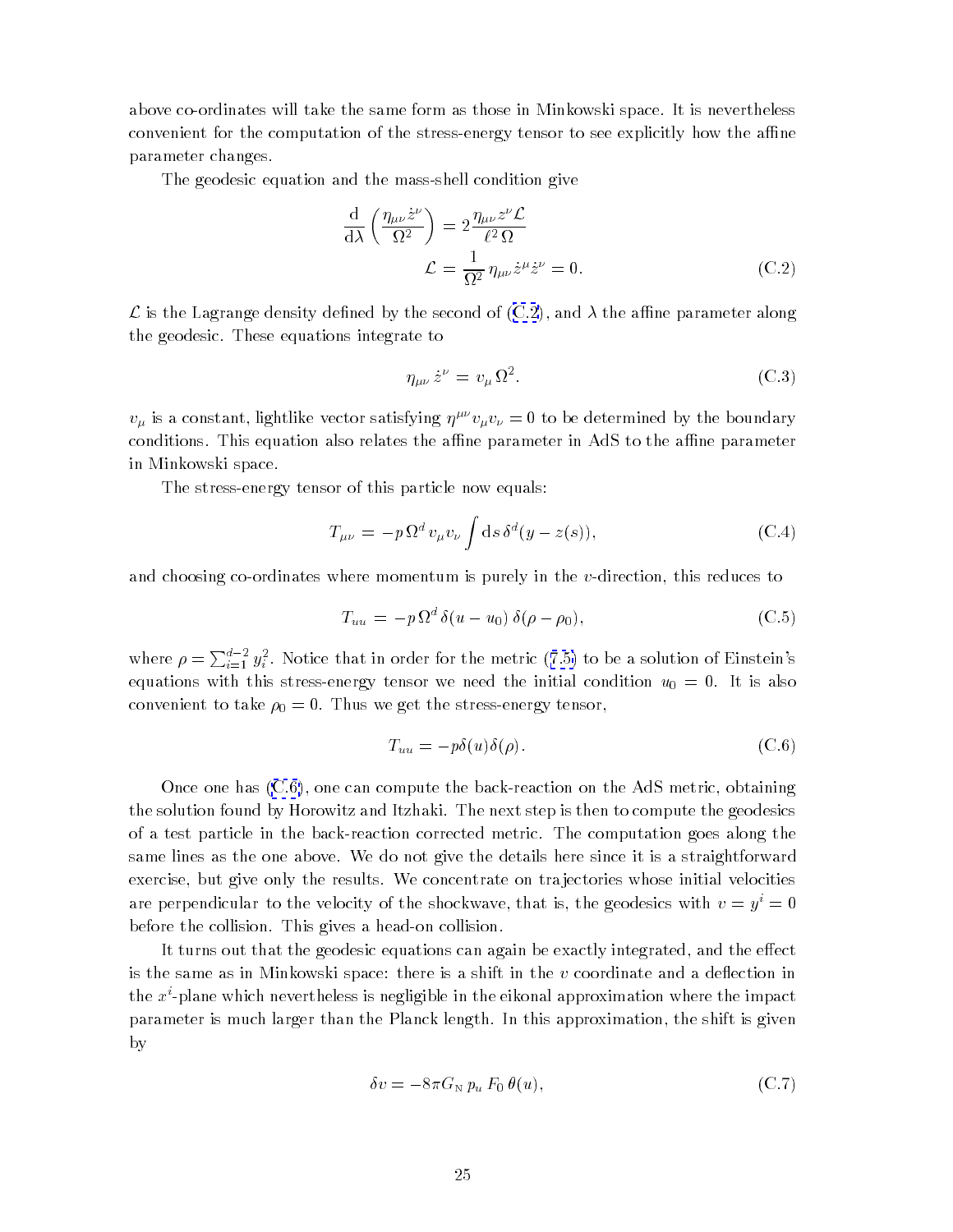<span id="page-26-0"></span>where  $F_0$  is the shift function before the collision,  $F_0 = F(u = 0)$ .

Of course the same results can be found from geodesics in Minkowski space by noting that massless geodesics are invariant under conformal transformations of the metric.

It is interesting to note that, when one considers only one particle, there is no selfinteraction, and therefore the present solution to the Einstein-matter system with the given boundary conditions is exact. However, when considering two particles this is not true anymore, and one has to restrict oneself to consider a "soft" test particle in the background of a "hard" particle.

### References

- [1] E. Verlinde and H. Verlinde, "High-Energy Scattering in Quantum Gravity", Class. Quant. Grav. 10 (1993) S175-S184, also in Erice 1992, Proceedings, String quantum gravity and physics at the Planck energy scale 262-272.
- [2] G. 't Hooft, "Dimensional Reduction in Quantum Gravity", in Salamfest, Trieste, 1993, p. 284, [gr-qc/9310026.](http://arXiv.org/abs/gr-qc/9310026)
- [3] G. 't Hooft, "The Scattering Matrix Approach for the Quantum Black Hole an Overview", Int. J. Mod. Phys. A 11 4623 [gr-qc/9607022](http://arXiv.org/abs/gr-qc/9607022).
- [4] L. Susskind, "The World as a Hologram", J. Math. Phys. 36 (1995) 6377, [hep-th/9409089.](http://arXiv.org/abs/hep-th/9409089)
- [5] O. Aharony, S.S. Gubser, J. Maldacena, H. Ooguri and Y. Oz, \Large N Field Theories, String Theory and Gravity", Phys.Rept. 323 (2000) 183-386, [hep-th/9905111](http://arXiv.org/abs/hep-th/9905111).
- [6] T. Banks and M. O'Loughlin, \Two-dimensional quantum gravity in Minkowski Space", Nucl. Phys. **B362** (1991) 649.
- [7] G.T. Horowitz and N. Itzhaki, "Black Holes, Shock Waves and Causality in the AdS/CFT Correspondence", JHEP 9902 (1999) 010, [hep-th/9901012](http://arXiv.org/abs/hep-th/9901012).
- [8] H.-J. Matschull, \Black Hole Creation in (2+1)-Dimensions", Class. Quant. Grav. 16 (1999) 1069-1095, [gr-qc/9809087](http://arXiv.org/abs/gr-qc/9809087).
- [9] V. Balasubramanian, J. de Boer, E. Keski-Vakkuri, S.F. Ross, \Supersymmetric Conical Defects: Towards a string theoretic description of black hole formation", [hep-th/0011217.](http://arXiv.org/abs/hep-th/0011217)
- [10] K. Krasnov, \3D Gravity, Point Particles and Liouville Theory", [hep-th/0008253.](http://arXiv.org/abs/hep-th/0008253)
- [11] E. Verlinde and H. Verlinde, "Scattering at Planckian Energies", Nucl. Phys. **B371** (1992) 246-268, [hep-th/9110017.](http://arXiv.org/abs/hep-th/9110017)
- [12] S. Deser and R. Jackiw, \Three-dimensional cosmological gravity: Dynamics of constant curvature" Ann. Phys. 153 (1984) 405.
- [13] P.C. Aichelburg and R.U. Sexl, "On the Gravitational Field of a Massless Particle", Gen. Rel. Grav. 2 (1971) 303-312.
- [14] D. Amati, M. Ciafaloni and G. Veneziano, "Superstring Collisions at Planckian Energies", *Phys. Lett.* **B197** (1987) 81; D. Amati, M. Ciafaloni and G. Veneziano, "Classical and Quantum Gravity Effects from Planckian Energy Superstring Collisions", Int. J. Mod. Phys. A3 (1989) 1615-1661.
- [15] S. de Haro, "Planckian Scattering and Black Holes",  $JHEP$  9810 (1998) 023,  $gr-qc/9806028$ .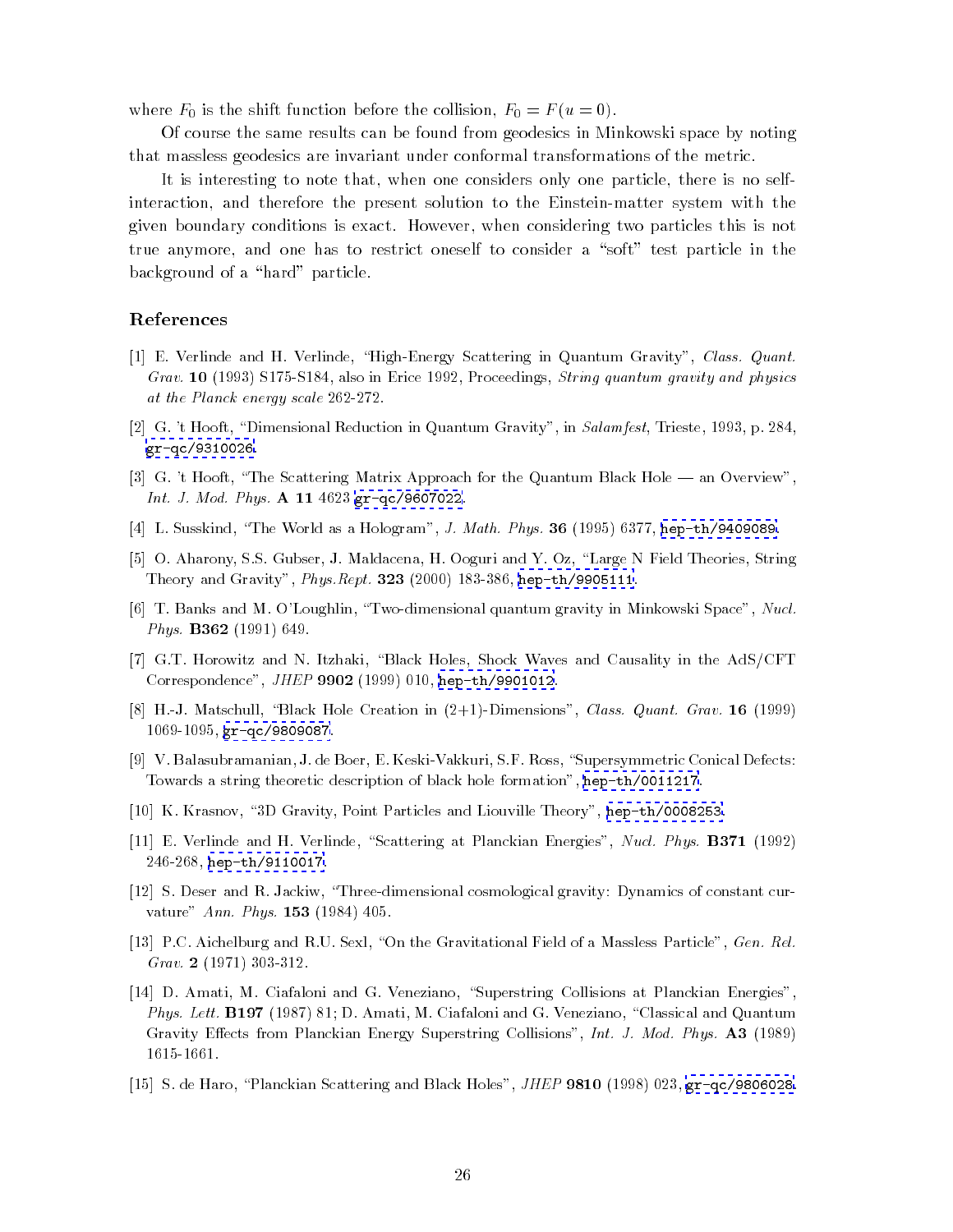- <span id="page-27-0"></span>[16] T. Dray and G. 't Hooft, \The Gravitational Shock Wave of a Massless Particle", Nucl. Phys. B 253 (1985) 173-188.
- [17] D. Kabat and M. Ortiz, "Eikonal quantum gravity and planckian scattering", Nucl. Phys. B388 (1992) 570-592.
- [18] D. Kabat, "Validity of the Eikonal Approximation", Comments Nucl. Part. Phys. 20 (1992) 325-336, [hep-th/9204103.](http://arXiv.org/abs/hep-th/9204103)
- [19] R. Penrose, The geometry of impulsive gravitational waves, in General Relativity: Papers in honour of J. L. Synge, L. O'Raifeartaigh, Clarendon Press, Oxford 1972.
- [20] G. 't Hooft, "Graviton Dominance in Ultra-High-Energy Scattering", Phys. Lett. B 198 (1987)  $61-63.$
- [21] S. Deser, J.G. McCarthy and A. Steif, "UltraPlanck scattering in  $d = 3$  gravity theories", Nucl. Phys. B412 (1994) 305, [hep-th/9307092](http://arXiv.org/abs/hep-th/9307092).
- [22] S. Das and P. Majumdar, "Eikonal Particle Scattering and Dilaton Gravity" Phys. Rev. D55 (1997) 2090, [hep-th/9512209](http://arXiv.org/abs/hep-th/9512209).
- [23] R. Kallosh, "Geometry of Scattering at Planckian Energies" Phys. Lett. **B 275** (1992), 284.
- [24] R. Bousso, "Holography in general space-times",  $JHEP$  9906 (1999) 28, [hep-th/9906022.](http://arXiv.org/abs/hep-th/9906022)
- [25] Polchinski, Susskind and Toumbas, "Negative Energy, Superluminosity and Holography", Phys. Rev.  $D60$  (1999) 084006, [hep-th/9903228](http://arXiv.org/abs/hep-th/9903228); "Space-Time Non-Commutativity and Causality", JHEP 0006 (2000) 044, [hep-th/0005015.](http://arXiv.org/abs/hep-th/0005015)
- [26] J. Polchinski, "S-matrices from AdS Space-Time", [hep-th/9901076.](http://arXiv.org/abs/hep-th/9901076)
- [27] L. Susskind, "Holography in the Flat Space Limit", [hep-th/9901079.](http://arXiv.org/abs/hep-th/9901079)
- [28] S.B. Giddings, "The boundary S-matrix and the AdS to CFT dictionary", Phys. Rev. Lett. 83 (1999) 2707-2710, [hep-th/9903048](http://arXiv.org/abs/hep-th/9903048).
- [29] S.B. Giddings, M. Lippert, \Precursors, black holes and a locality bound", [hep-th/0103231.](http://arXiv.org/abs/hep-th/0103231)
- [30] G. 't Hooft, "TransPlanckian Particles and the Quantization of Time", Class. Quant. Grav. 16 (1999) 395-405, [gr-qc/9805079](http://arXiv.org/abs/gr-qc/9805079).
- [31] S. de Haro, K. Skenderis and S.N. Solodukhin, "Holographic Reconstruction of Spacetime and Renormalization in the AdS/CFT Correspondence", Commun. Math. Phys. 217 (2001) 595-622, [hep-th/0002230](http://arXiv.org/abs/hep-th/0002230).
- [32] S.J. Avis, C.J. Isham and D. Storey, "Quantum field theory in anti-de Sitter space-time", Phys.  $Rev.$  D18 (1978) 3565-3576.
- [33] I.R. Klebanov and E. Witten, "AdS/CFT Correspondence and Symmetry Breaking", Nucl.Phys. B556 (1999) 89-114, [hep-th/9905104](http://arXiv.org/abs/hep-th/9905104).
- [34] V. Balasubramanian, P. Kraus, A. Lawrence and S. Trivedi, "Holographic Probes of Anti-de Sitter Spacetimes", Phys. Rev. D59 (1999) 104021, [hep-th/9808017.](http://arXiv.org/abs/hep-th/9808017)
- [35] V. Balasubramanian, P. Kraus and A. Lawrence, "Bulk vs. Boundary Dynamics in Anti-de Sitter Spacetime", Phys. Rev. D59 (1999) 046003, [hep-th/9805171](http://arXiv.org/abs/hep-th/9805171).
- [36] Y. Kiem, H. Verlinde and E. Verlinde, "Black Hole Horizons and Complementarity", Phys.  $Rev.$  D52 (1995) 7053-7065, [hep-th/6502074](http://arXiv.org/abs/hep-th/6502074).